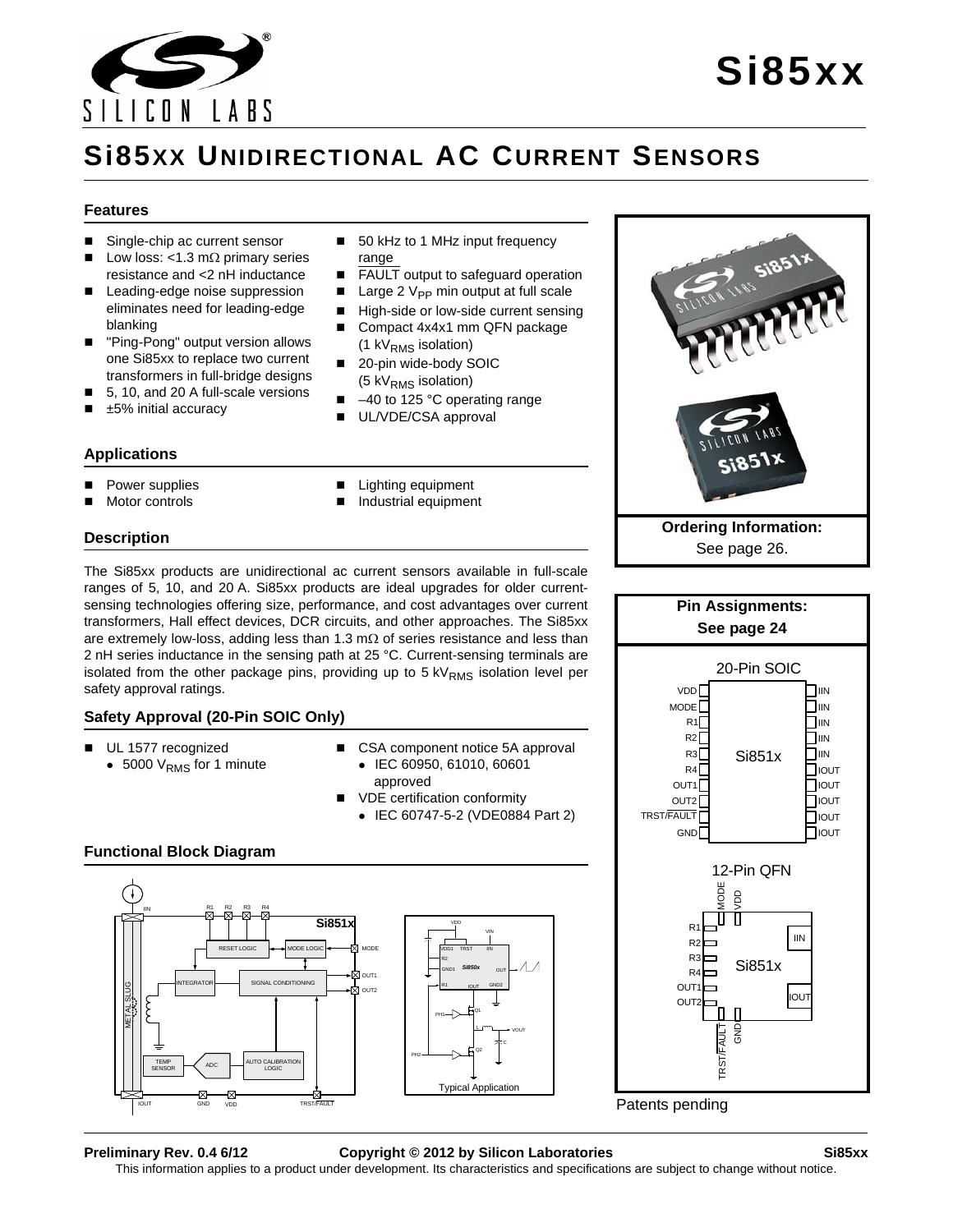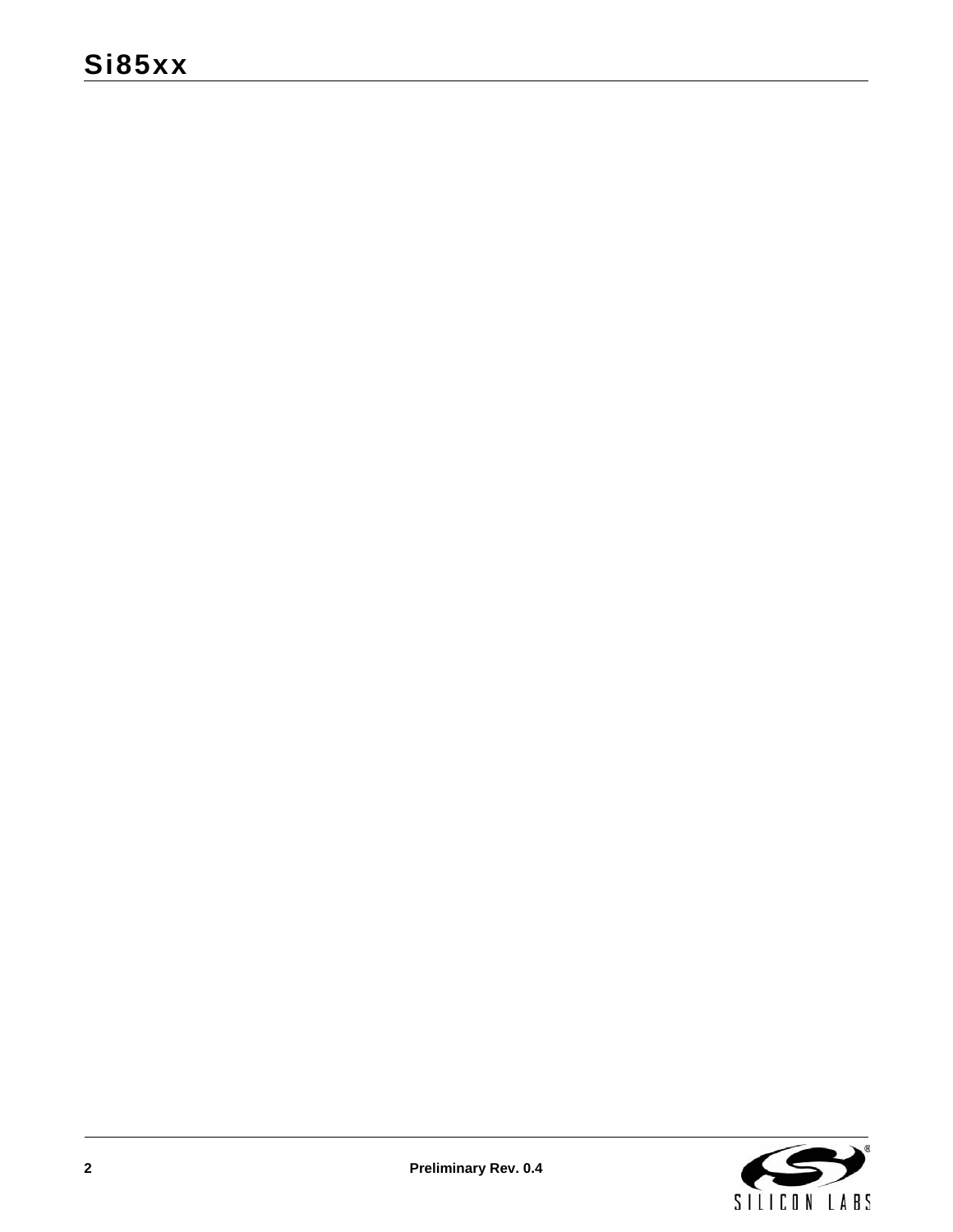# **TABLE OF CONTENTS**

# **Section Page**

| 8. Recommended PCB Land Pattern (12-Pin QFN) 28   |  |
|---------------------------------------------------|--|
|                                                   |  |
| 10. Recommended PCB Land Pattern (20-Pin SOIC) 31 |  |
|                                                   |  |
|                                                   |  |
|                                                   |  |
|                                                   |  |

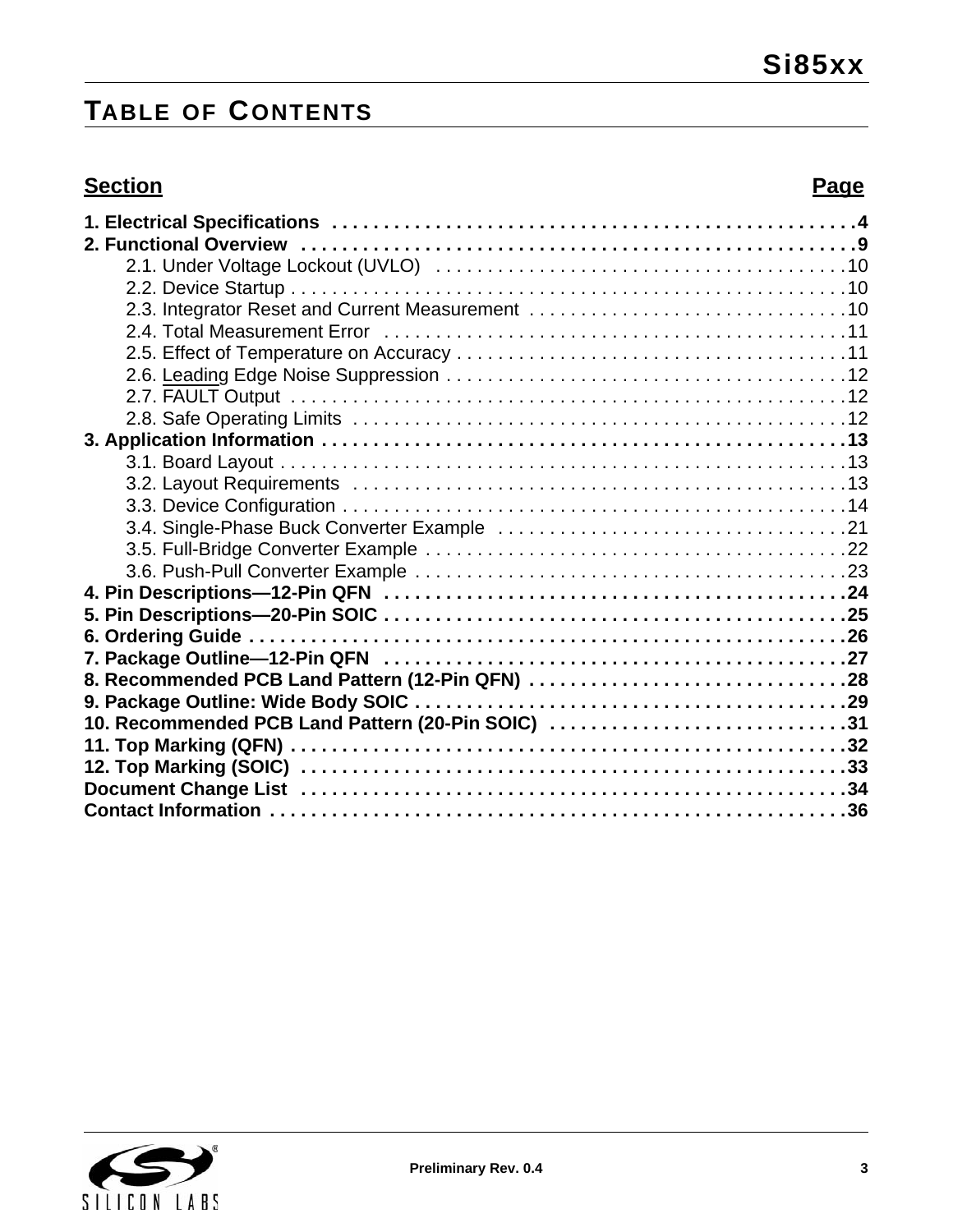# <span id="page-3-0"></span>**1. Electrical Specifications**

### <span id="page-3-5"></span>**Table 1. Electrical Specifications**

 $T_A = -40$  to +125 °C (typical specified at 25 °C), VDD = 3 V (±10%) to 5 V (±10%), f = 400 kHz, unless specified

| $\vee$<br>5.5<br>2.7<br>Fully enabled,<br>$\overline{7}$<br>4<br>mA<br>input frequency $= 1$ MHz<br>$\vee$<br>2.1<br>2.3<br>2.5<br>Undervoltage Lockout Hysteresis<br>100<br>mV<br>Logic Input HIGH Level<br>MODE, R1, R2, R3, R4 inputs<br>$\vee$<br>2.0<br>(TTL compatible)<br>V<br>Logic Input LOW Level<br>0.8<br>Time for 5% initial accuracy<br>150<br>ns<br>15<br>2500<br>$k\Omega$<br>30<br>ns<br>30<br>ns<br>80<br>30<br>50<br>μs<br>Measured from IIN to IOUT<br>1.3<br>$m\Omega$<br>Measured from IIN to IOUT<br>Series Inductance<br>2<br>nH<br>$\overline{\phantom{0}}$<br>OUT, OUT1, OUT2 delay relative to<br>150<br>200<br>ns<br>input<br>Time from $VDD = V_{UVLO} + V_{H YST}$ to<br>200<br>150<br>$\mu s$<br>cal complete<br>4x4 mm QFN<br>1000<br>$V_{RMS}$<br>$\overline{\phantom{0}}$<br>$(\overline{\text{dc}})^1$<br>SOIC-20<br>5000<br>$V_{RMS}$<br>kHz<br>50<br>1000<br>$\overline{\phantom{0}}$<br>40<br>db<br>Si8501/11/17<br>mV/A<br>404<br>Si8502/12/18<br>mV/A<br>202<br>Si8503/13/19<br>mV/A<br>101<br>Si8501/11/17<br>392<br>mV/A<br>Si8502/12/18<br>196<br>mV/A<br>Si8503/13/19<br>mV/A<br>98 | Parameter                                         | <b>Conditions</b> | Min | <b>Typ</b> | <b>Max</b> | Unit |
|---------------------------------------------------------------------------------------------------------------------------------------------------------------------------------------------------------------------------------------------------------------------------------------------------------------------------------------------------------------------------------------------------------------------------------------------------------------------------------------------------------------------------------------------------------------------------------------------------------------------------------------------------------------------------------------------------------------------------------------------------------------------------------------------------------------------------------------------------------------------------------------------------------------------------------------------------------------------------------------------------------------------------------------------------------------------------------------------------------------------------------|---------------------------------------------------|-------------------|-----|------------|------------|------|
|                                                                                                                                                                                                                                                                                                                                                                                                                                                                                                                                                                                                                                                                                                                                                                                                                                                                                                                                                                                                                                                                                                                                 | Supply Voltage (V <sub>DD</sub> )                 |                   |     |            |            |      |
|                                                                                                                                                                                                                                                                                                                                                                                                                                                                                                                                                                                                                                                                                                                                                                                                                                                                                                                                                                                                                                                                                                                                 | <b>Supply Current</b>                             |                   |     |            |            |      |
|                                                                                                                                                                                                                                                                                                                                                                                                                                                                                                                                                                                                                                                                                                                                                                                                                                                                                                                                                                                                                                                                                                                                 | Undervoltage Lockout $(V_{UVLO})$                 |                   |     |            |            |      |
|                                                                                                                                                                                                                                                                                                                                                                                                                                                                                                                                                                                                                                                                                                                                                                                                                                                                                                                                                                                                                                                                                                                                 | $(V_{HYST})$                                      |                   |     |            |            |      |
|                                                                                                                                                                                                                                                                                                                                                                                                                                                                                                                                                                                                                                                                                                                                                                                                                                                                                                                                                                                                                                                                                                                                 |                                                   |                   |     |            |            |      |
|                                                                                                                                                                                                                                                                                                                                                                                                                                                                                                                                                                                                                                                                                                                                                                                                                                                                                                                                                                                                                                                                                                                                 |                                                   |                   |     |            |            |      |
|                                                                                                                                                                                                                                                                                                                                                                                                                                                                                                                                                                                                                                                                                                                                                                                                                                                                                                                                                                                                                                                                                                                                 | Reset Time $(t_R)$                                |                   |     |            |            |      |
|                                                                                                                                                                                                                                                                                                                                                                                                                                                                                                                                                                                                                                                                                                                                                                                                                                                                                                                                                                                                                                                                                                                                 | Reset Time Resistor Range <sup>1</sup>            |                   |     |            |            |      |
|                                                                                                                                                                                                                                                                                                                                                                                                                                                                                                                                                                                                                                                                                                                                                                                                                                                                                                                                                                                                                                                                                                                                 | R1, R2, R3, R4 Input Rise Time (t <sub>RR</sub> ) |                   |     |            |            |      |
|                                                                                                                                                                                                                                                                                                                                                                                                                                                                                                                                                                                                                                                                                                                                                                                                                                                                                                                                                                                                                                                                                                                                 | R1, R2, R3, R4 Input Fall Time $(t_{FR})$         |                   |     |            |            |      |
|                                                                                                                                                                                                                                                                                                                                                                                                                                                                                                                                                                                                                                                                                                                                                                                                                                                                                                                                                                                                                                                                                                                                 | Measurement Watchdog Timeout (t <sub>WD</sub> )   |                   |     |            |            |      |
|                                                                                                                                                                                                                                                                                                                                                                                                                                                                                                                                                                                                                                                                                                                                                                                                                                                                                                                                                                                                                                                                                                                                 | Series Input Resistance                           |                   |     |            |            |      |
|                                                                                                                                                                                                                                                                                                                                                                                                                                                                                                                                                                                                                                                                                                                                                                                                                                                                                                                                                                                                                                                                                                                                 |                                                   |                   |     |            |            |      |
|                                                                                                                                                                                                                                                                                                                                                                                                                                                                                                                                                                                                                                                                                                                                                                                                                                                                                                                                                                                                                                                                                                                                 | Input/Output Delay <sup>1</sup>                   |                   |     |            |            |      |
|                                                                                                                                                                                                                                                                                                                                                                                                                                                                                                                                                                                                                                                                                                                                                                                                                                                                                                                                                                                                                                                                                                                                 | Start-Up Self-Cal Delay $(tCAI)1$                 |                   |     |            |            |      |
|                                                                                                                                                                                                                                                                                                                                                                                                                                                                                                                                                                                                                                                                                                                                                                                                                                                                                                                                                                                                                                                                                                                                 | Input Common Mode Voltage Range                   |                   |     |            |            |      |
|                                                                                                                                                                                                                                                                                                                                                                                                                                                                                                                                                                                                                                                                                                                                                                                                                                                                                                                                                                                                                                                                                                                                 |                                                   |                   |     |            |            |      |
|                                                                                                                                                                                                                                                                                                                                                                                                                                                                                                                                                                                                                                                                                                                                                                                                                                                                                                                                                                                                                                                                                                                                 | Operating Input Frequency Range (f) <sup>1</sup>  |                   |     |            |            |      |
|                                                                                                                                                                                                                                                                                                                                                                                                                                                                                                                                                                                                                                                                                                                                                                                                                                                                                                                                                                                                                                                                                                                                 | DC Power Supply Rejection Ratio                   |                   |     |            |            |      |
|                                                                                                                                                                                                                                                                                                                                                                                                                                                                                                                                                                                                                                                                                                                                                                                                                                                                                                                                                                                                                                                                                                                                 | Sensitivity @ VDD = 3 V                           |                   |     |            |            |      |
|                                                                                                                                                                                                                                                                                                                                                                                                                                                                                                                                                                                                                                                                                                                                                                                                                                                                                                                                                                                                                                                                                                                                 |                                                   |                   |     |            |            |      |
|                                                                                                                                                                                                                                                                                                                                                                                                                                                                                                                                                                                                                                                                                                                                                                                                                                                                                                                                                                                                                                                                                                                                 |                                                   |                   |     |            |            |      |
|                                                                                                                                                                                                                                                                                                                                                                                                                                                                                                                                                                                                                                                                                                                                                                                                                                                                                                                                                                                                                                                                                                                                 | Sensitivity @ VDD = 5 V                           |                   |     |            |            |      |
|                                                                                                                                                                                                                                                                                                                                                                                                                                                                                                                                                                                                                                                                                                                                                                                                                                                                                                                                                                                                                                                                                                                                 |                                                   |                   |     |            |            |      |
|                                                                                                                                                                                                                                                                                                                                                                                                                                                                                                                                                                                                                                                                                                                                                                                                                                                                                                                                                                                                                                                                                                                                 |                                                   |                   |     |            |            |      |

<span id="page-3-1"></span>**Notes:**

- **1.** Guaranteed by design and/or characterization.
- <span id="page-3-2"></span>**2.** Maximum output load is not recommended to exceed 200 pF and 5 k.O.
- <span id="page-3-3"></span>**3.** Production tested at 400 kHz (50% duty cycle) at VDD = 3.3 V.
- <span id="page-3-4"></span>**4.** See ["2.4. Total Measurement Error" on page 11](#page-10-0) for more information.

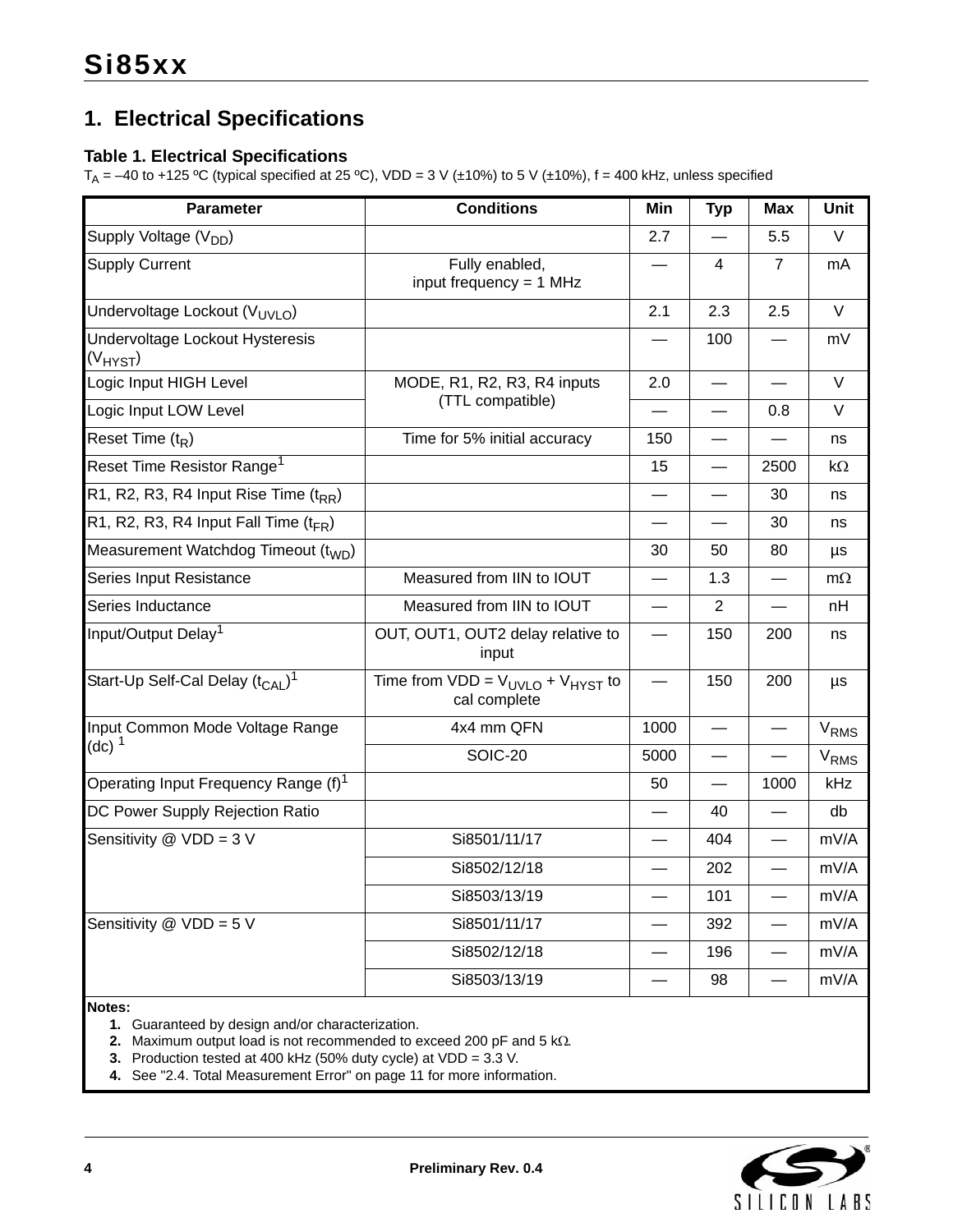#### **Table 1. Electrical Specifications (Continued)**

 $T_A = -40$  to +125 °C (typical specified at 25 °C), VDD = 3 V (±10%) to 5 V (±10%), f = 400 kHz, unless specified

| <b>Parameter</b>                                        | <b>Conditions</b>                           | Min   | Typ | Max   | Unit      |
|---------------------------------------------------------|---------------------------------------------|-------|-----|-------|-----------|
| OUT, OUT1, OUT2 Offset Voltage<br>(VOUTMIN)             | Current flow from $I_{IN}$ to $I_{OUT} = 0$ |       | 50  |       | mV        |
| $V_{\text{OUT}}$ Slew Rate <sup>1,2</sup>               | OUT, OUT1, OUT2 load = $5K \parallel 50 pF$ |       | 50  |       | $V/\mu s$ |
| OUT, OUT1, OUT2 Output Resistance                       |                                             | 20    |     | 130   | $\Omega$  |
| Total Measurement Error (%)                             | 20% of full scale $3,4$ (all devices)       | $-30$ |     | $+30$ | %         |
| (-40 to 125 °C Temp Range)                              | 100% of full scale $3,4$                    | $-10$ |     | $+10$ | %         |
| Notes:<br>Guaranteed by design and/or characterization. |                                             |       |     |       |           |

**2.** Maximum output load is not recommended to exceed 200 pF and 5 k $\Omega$ .

- **3.** Production tested at 400 kHz (50% duty cycle) at VDD = 3.3 V.
- **4.** See "2.4. Total Measurement Error" on page 11 for more information.

# <span id="page-4-2"></span>**Table 2. Regulatory Informatio[n1](#page-4-0) (SOIC-20 Only)**

| <b>CSA</b>                                                                                           |  |
|------------------------------------------------------------------------------------------------------|--|
| The Si85xx is certified under CSA Component Acceptance Notice 5A. For more details, see File 232873. |  |

**VDE[2](#page-4-1)**

The Si85xx is certified according to IEC 60747-5-2. For more details, see File 5006301-4880-0001.

**UL**

The Si85xx is certified under UL1577 component recognition program. For more details, see File E257455.

<span id="page-4-0"></span>**Notes:**

1. All 5.0 kV<sub>RMS</sub> rated devices are production tested to  $\geq$ 6.0 kV<sub>RMS</sub> for 1 sec. For more information, see "6. Ordering [Guide" on page 26](#page-25-0).

<span id="page-4-1"></span>**2.** Pending.

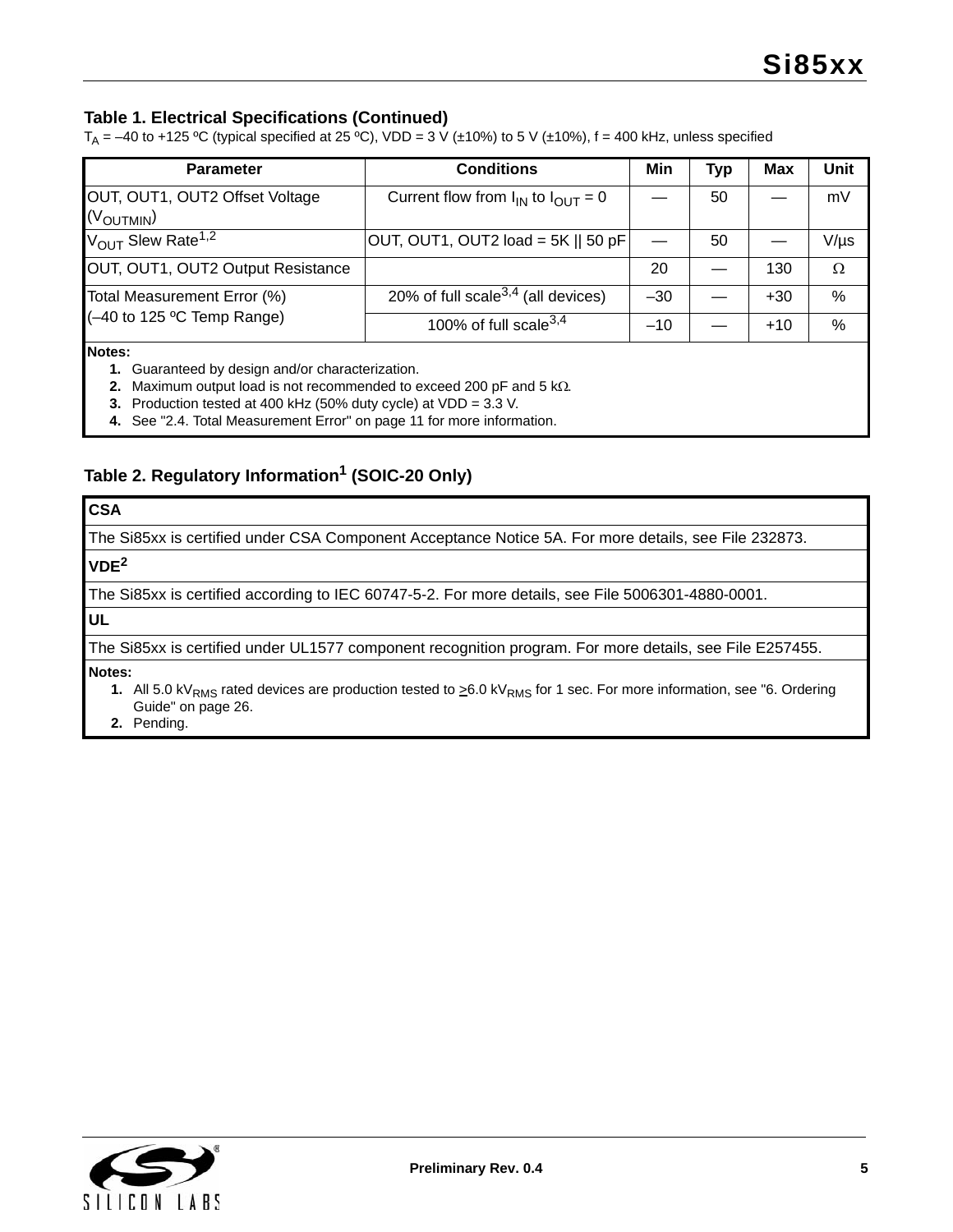### **Table 3. Insulation and Safety-Related Specifications**

| <b>Parameter</b>                                           | Symbol         | <b>Test Condition</b>         | Value          | Unit     |
|------------------------------------------------------------|----------------|-------------------------------|----------------|----------|
|                                                            |                |                               | <b>SOIC-20</b> |          |
| Minimum Air Gap (Clearance)                                | L(1O1)         |                               | 7.6 min        | mm       |
| Minimum External Tracking (Creepage)                       | L(1O2)         |                               | 7.6 min        | mm       |
| Minimum Internal Gap<br>(Internal Clearance)               |                |                               | 0.2            | mm       |
| <b>Tracking Resistance</b><br>(Comparative Tracking Index) | <b>CTI</b>     | DIN IEC 60112/VDE 0303 Part 1 | >175           | v        |
| Resistance (Input-Output) <sup>1</sup>                     | $R_{IO}$       |                               | $10^{12}$      | $\Omega$ |
| Capacitance (Input-Output) <sup>1</sup>                    | $C_{10}$       | $f = 1 MHz$                   | 1.4            | pF       |
| Input Capacitance <sup>2</sup>                             | C <sub>1</sub> |                               | 4.0            | pF       |
| <b>Materia</b>                                             |                |                               |                |          |

**Notes:**

**1.** To determine resistance and capacitance, the Si85xx is converted into a 2-terminal device. Pins 1–10 are shorted together to form the first terminal and pins 11–20 are shorted together to form the second terminal. The parameters are then measured between these two terminals.

**2.** Measured from input pin to ground.

### **Table 4. IEC 60664-1 (VDE 0884 Part 2) Ratings**

| <b>Parameter</b>             | <b>Test Conditions</b>                            | <b>Specification</b> |
|------------------------------|---------------------------------------------------|----------------------|
|                              |                                                   | <b>SOIC-20</b>       |
| <b>Basic Isolation Group</b> | <b>Material Group</b>                             | Illa                 |
|                              | Rated Mains Voltages $\leq$ 150 V <sub>RMS</sub>  | I-IV                 |
|                              | Rated Mains Voltages $\leq$ 300 V <sub>RMS</sub>  | I-IV                 |
| Installation Classification  | Rated Mains Voltages $\leq$ 400 V <sub>RMS</sub>  | I-IV                 |
|                              | Rated Mains Voltages $\leq 600 V_{RMS}$           | I-IV                 |
|                              | Rated Mains Voltages $\leq$ 1000 V <sub>RMS</sub> | I-III                |

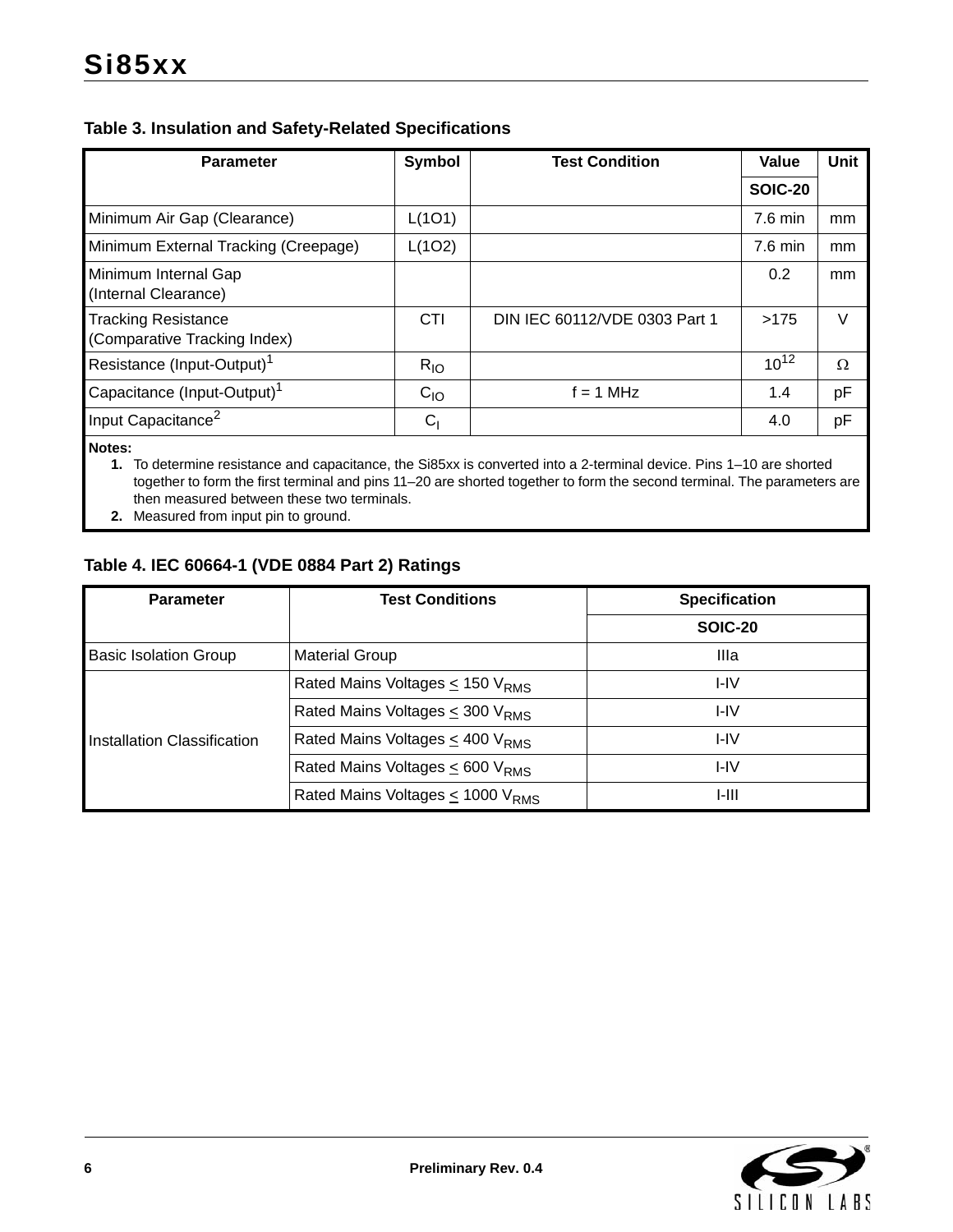### **Table 5. IEC 60747-5-2 Insulation Characteristics\***

| <b>Parameter</b>                                                                                                                                                                                                                                                                                                                                                                                                                             | Symbol            | <b>Test Condition</b>                                                                                                                 | <b>Characteristic</b> | Unit   |
|----------------------------------------------------------------------------------------------------------------------------------------------------------------------------------------------------------------------------------------------------------------------------------------------------------------------------------------------------------------------------------------------------------------------------------------------|-------------------|---------------------------------------------------------------------------------------------------------------------------------------|-----------------------|--------|
|                                                                                                                                                                                                                                                                                                                                                                                                                                              |                   |                                                                                                                                       | SOIC-20               |        |
| Maximum Working Insulation Voltage                                                                                                                                                                                                                                                                                                                                                                                                           | V <sub>IORM</sub> |                                                                                                                                       | 1414                  | V peak |
| Input to Output Test Voltage                                                                                                                                                                                                                                                                                                                                                                                                                 | $V_{PR}$          | Method b1<br>$(V_{\text{IORM}} \times 1.875 = V_{\text{PR}}$ , 100%<br>Production Test, $t_m = 1$ sec,<br>Partial Discharge $<$ 5 pC) | 2652                  | V peak |
| <b>Transient Overvoltage</b>                                                                                                                                                                                                                                                                                                                                                                                                                 | V <sub>IOTM</sub> | $t = 60$ s                                                                                                                            | 8000                  | V peak |
| <b>Pollution Degree</b><br>(DIN VDE 0110, Table 1)                                                                                                                                                                                                                                                                                                                                                                                           |                   |                                                                                                                                       | 2                     |        |
| Insulation Resistance at $T_S$ , $V_{IO} = 500$ V                                                                                                                                                                                                                                                                                                                                                                                            | $R_{\rm S}$       |                                                                                                                                       | $>10^{9}$             | W      |
| The Si85xx is suitable for basic and reinforced electrical isolation only within the safety limit data. Maintenance of the<br>I Note:<br>safety data is ensured by protective circuits. The Si85xx provides a climate classification of 40/125/21. Note that the<br>Si85xx is compliant with the IEC60747-5-2 but neither certified nor inspected to IEC60747-5-2. The Si85xx is<br>compliant, certified, and factory-inspected to IEC60950. |                   |                                                                                                                                       |                       |        |

# **Table 6. IEC Safety Limiting Values[1](#page-6-0)**

| <b>Parameter</b>                      | Symbol         | <b>Test Condition</b>                                                                                       | <b>SOIC-20</b> | Unit        |
|---------------------------------------|----------------|-------------------------------------------------------------------------------------------------------------|----------------|-------------|
| Case Temperature                      | $T_{\text{S}}$ |                                                                                                             | 150            | $^{\circ}C$ |
| <b>Safety Input Current</b>           | Ιs             | $\theta_{JA}$ = 85, $V_{DD}$ = 5.5 V,<br>IIN to IOUT = $20$ A,<br>$T_{\rm J}$ = 150 °C, $T_{\rm A}$ = 25 °C | 30             | A           |
| Device Power Dissipation <sup>2</sup> | $P_D$          |                                                                                                             | 0.9            | W           |

<span id="page-6-0"></span>**Notes:**

**1.** Maximum value allowed in the event of a failure. Refer to the thermal derating curve in [Figure 1.](#page-7-0)

<span id="page-6-1"></span>**2.** The Si85xx is tested with V<sub>DD</sub> = 5.5 V, T<sub>J</sub> = 150 °C, C<sub>L</sub> = 15 pF, and with an input current from IIN to IOUT equal to 20 Amps at 500 kHz (duty cycle = 50%).

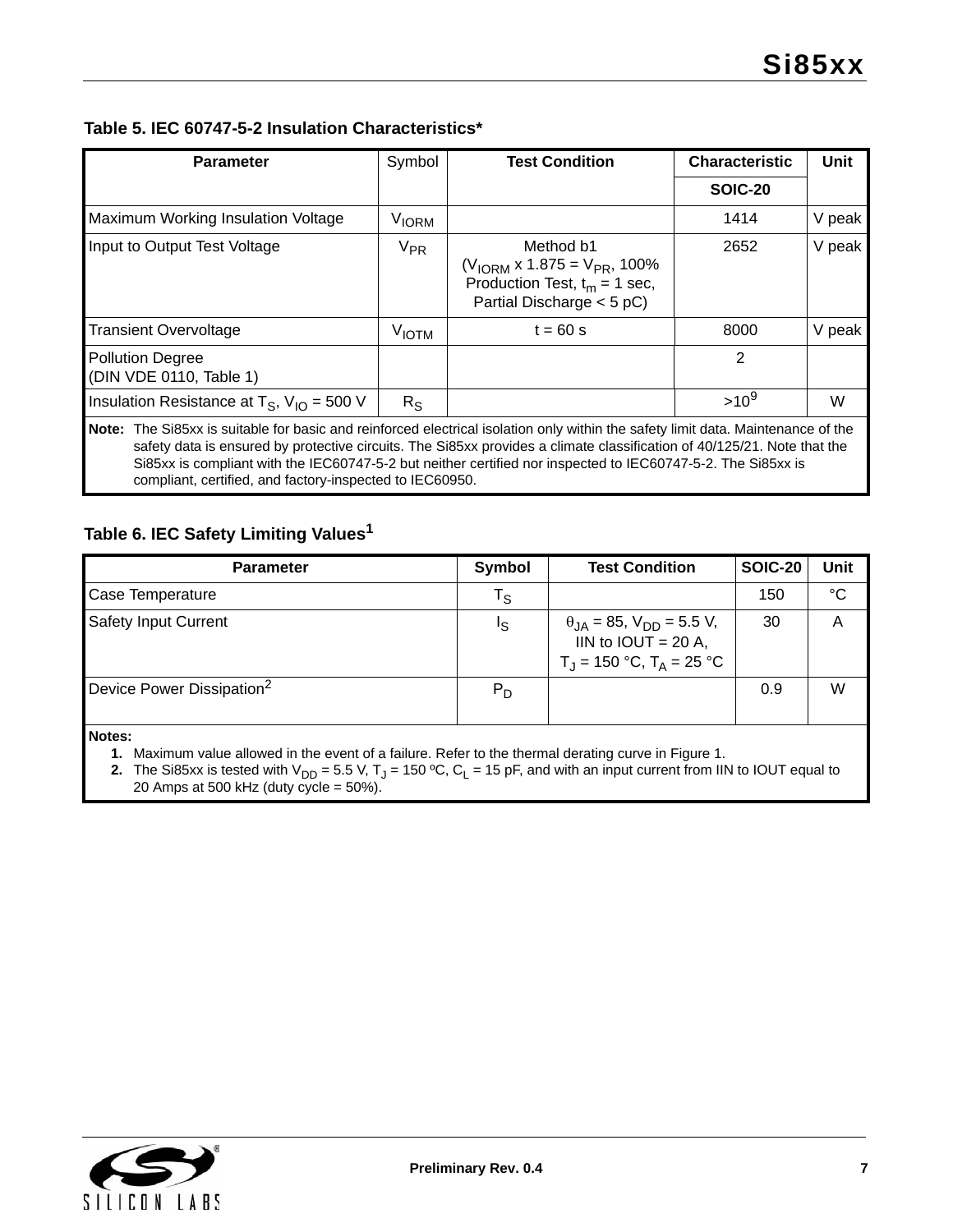### **Table 7. Thermal Characteristics**

| <b>Parameter</b>                             | <b>Symbol</b>        | <b>Test Condition</b> | <b>SOIC-20</b> | $4x4$ mm<br>QFN | Unit |
|----------------------------------------------|----------------------|-----------------------|----------------|-----------------|------|
| <b>IC Junction-to-Air Thermal Resistance</b> | $\theta_\mathsf{JA}$ |                       | 85             | 55              | °C/W |



<span id="page-7-0"></span>

# <span id="page-7-3"></span>**Table 8. Absolute Maximum Rating[s1](#page-7-1)**

| <b>Parameter</b>                                                       | Symbol               | Min     | <b>Typ</b> | <b>Max</b>  | <b>Units</b>           |
|------------------------------------------------------------------------|----------------------|---------|------------|-------------|------------------------|
| Storage temperature                                                    | $T_{\text{STG}}$     | $-65$   |            | $+150$      | $^{\circ}C$            |
| Ambient temperature under bias                                         | $T_A$                | -40     |            | $+125$      | $^{\circ}C$            |
| Junction Temperature                                                   | $T_{\rm J}$          |         |            | 150         | $^{\circ}C$            |
| Supply voltage                                                         | V <sub>DD</sub>      |         |            | 5.75        | $\vee$                 |
| Voltage on any pin with respect to ground<br>(not including IIN, IOUT) | $V_{\text{IN}}$      | $-0.5$  |            | $VDD + 0.5$ | $\vee$                 |
| <b>Output Current Drive</b>                                            | $L_{\rm O}$          |         |            | 10          | mA                     |
| Lead solder temperature (10 s)                                         |                      |         |            | 260         | °C                     |
| Maximum Input Current Rate of Change                                   |                      |         |            | 1000        | $A/\mu s$              |
| Maximum Peak AC Input Current Limit                                    |                      |         |            | 200         | A                      |
| Thermal Limit (DC Current) <sup>2</sup>                                |                      |         |            | 30          | A                      |
| Maximum Isolation Voltage (QFN)                                        |                      |         |            | 1400        | <b>V<sub>RMS</sub></b> |
| Maximum Isolation Voltage (SOIC-20)                                    |                      |         |            | 6000        | $V_{RMS}$              |
| ESD (CDM)                                                              | JEDEC (JESD22-C101C) | $-1.5$  |            | $+1.5$      | kV                     |
| ESD (HBM)                                                              | JEDEC (JESD22-A114E) | $-2500$ |            | $+2500$     | V                      |
| ESD (MM)                                                               | JEDEC (JESD22-A115A) | $-250$  |            | $+250$      | V                      |

<span id="page-7-1"></span>**Notes:**

**1.** Permanent device damage may occur if the absolute maximum ratings are exceeded. Functional operation should be restricted to conditions as specified in the operational sections of this data sheet. Exposure to absolute maximum rating conditions for extended periods may affect device reliability.

<span id="page-7-2"></span>**2.** Refer to "AN329: Extending the Full-Scale Range of the Si85xx" for more information.

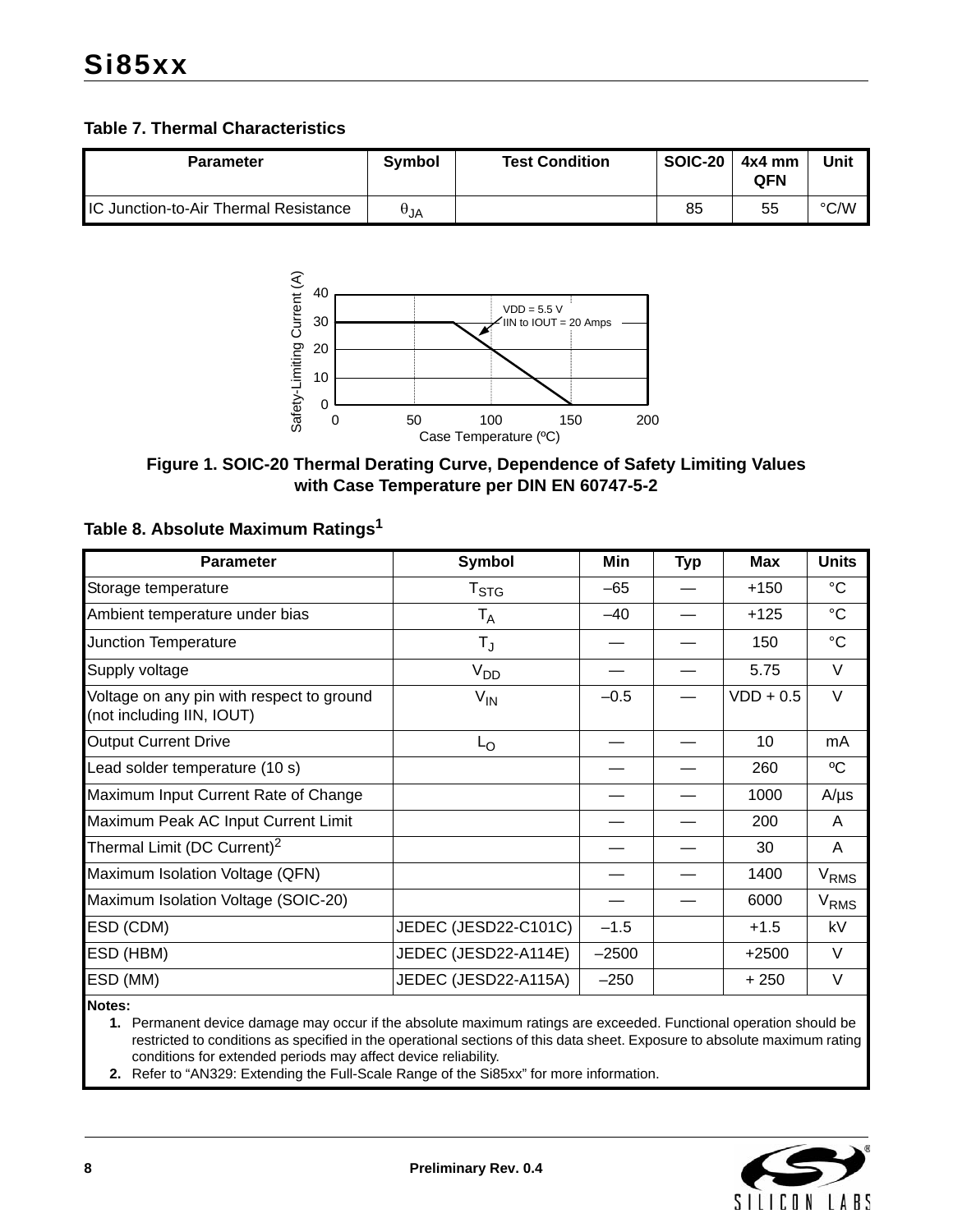# <span id="page-8-0"></span>**2. Functional Overview**

The Si85xx ac current sensor family of products mimics the functionality of traditional current transformer (CT) circuits with burden resistor, diode, and output filter, but offers enhanced performance and added capabilities. These devices use inductive current sensing and onboard signal conditioning electronics to generate a 2 V full-scale output signal proportional to the ac current flowing from the IIN to the IOUT terminals. As shown in Figures [2](#page-8-1) and [3](#page-8-2), current flowing through the metal package slug induces a signal in the pickup coil on the Si85xx die. This signal is applied to the input of an integrator that reconstructs the ac current flowing from IIN to IOUT. Onboard circuitry provides cycle-by-cycle integrator reset and temperature and offset voltage compensation to achieve initial measurement accuracy to within ±5%.



<span id="page-8-1"></span>**Figure 2. Si850x (Single Output) Block Diagram**



#### <span id="page-8-2"></span>**Figure 3. Si851x (Ping Pong Output) Block Diagram**

The Si85xx is superior to other current sensing approaches and benefits the system in a number of ways:

- **Small size:** With its 4x4 mm footprint and 1 mm height (QFN package option), the Si85xx is among the smallest current sensors available.
- **Large output signal:** The nominal 2.0 V full-scale output swing offers superior noise immunity versus other current sensing technologies.
- **Low loss:** The Si85xx adds only 1.3 m $\Omega$  (at 25 °C) to the sensing path, making it one of the lowest-loss current sensors available. Low 2 nH primary series inductance is 2,000 times lower compared to a CT and results in significantly less ringing.
- **High precision:** All versions are available with an initial maximum error of ±5% of reading; one of the most accurate current sensors available.
- **Ping-Pong output mode (Si851x):** Alternately routes the current measurements from each side of a full-bridge circuit to separate output pins for comparison, which is very useful for transformer flux balancing applications. Eliminates a second CT in a full-bridge application.
- **Leading edge noise suppression:** Filters out reflected noise due to long reverse recovery time of output rectifier. Eliminates the need for external leading edge blanking circuit.
- **High common-mode voltage:** The Si85xx offers a minimum of 1,000  $V<sub>RMS</sub>$  (for QFN package) or 5 kV<sub>RMS</sub> (for SOIC package) of common-mode voltage range (or isolation), making it useful over a very wide voltage range.

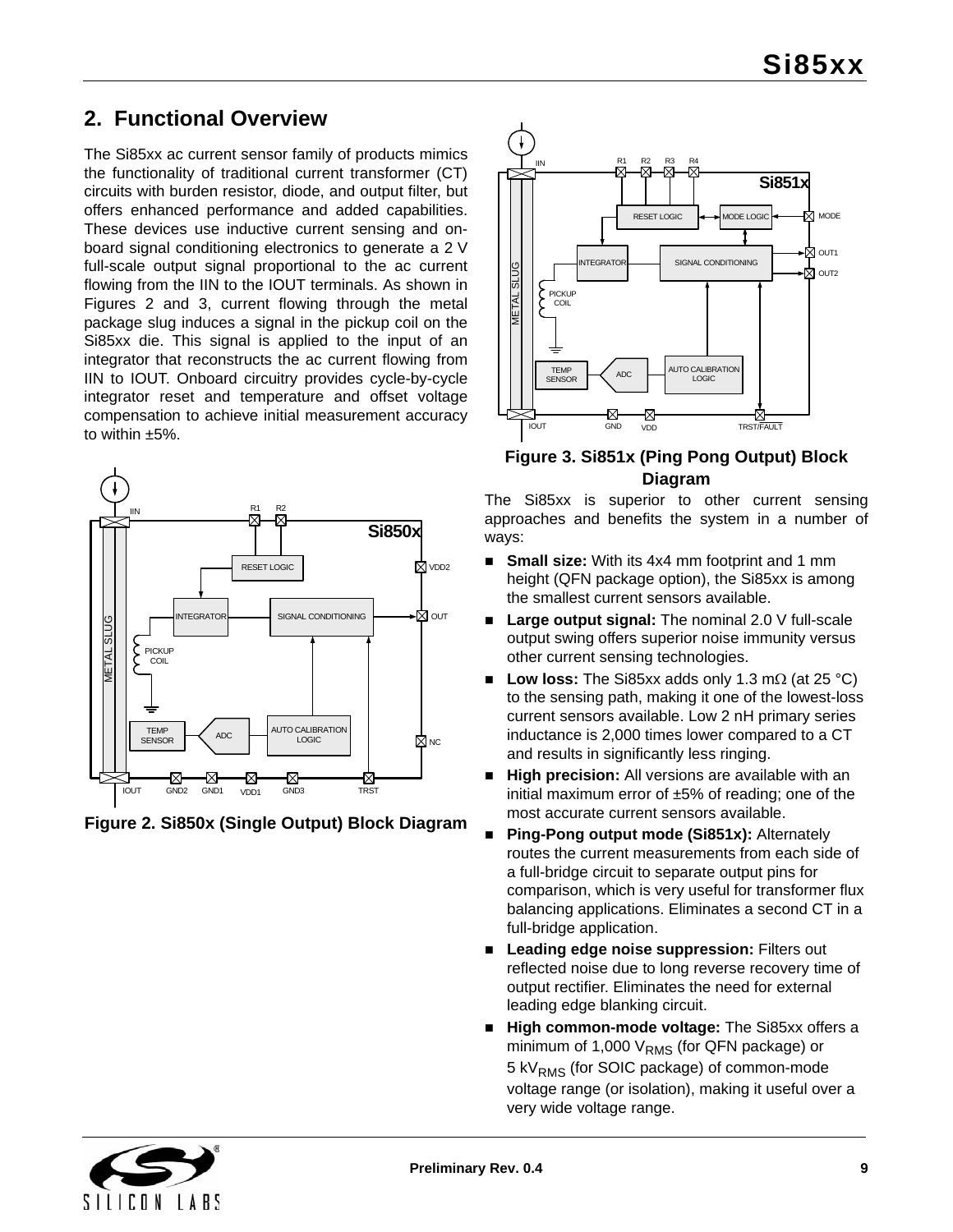- **FAULT output (Si8517/8/9):** Goes low when external reset timing is in error.
- **Ease-of-use:** Other than conventional power and grounding techniques, no special board layout considerations are required. Built-in timing interface circuits allow already-available system switching signals to be used for reset with no external circuits required.

# <span id="page-9-0"></span>**2.1. Under Voltage Lockout (UVLO)**

UVLO is provided to prevent erroneous operation during device start-up and shutdown or when VDD is significantly below the specified operating range. The Si85xx is in UVLO state when VDD  $\leq$  V<sub>UVLO</sub> ([Figure 4](#page-9-3)). During UVLO, the output(s) are held at minimum value regardless of the amount of current flowing from IIN to IOUT, and signals on integrator reset inputs R1–R4 are ignored. The Si85xx exits UVLO when VDD  $\geq$  (V<sub>LIVLO</sub> +  $V_{HYST}$ ).

### <span id="page-9-1"></span>**2.2. Device Startup**

Upon exit from UVLO, the Si85xx performs a voltage offset and temperature self-calibration cycle. During this time, output(s) are held at minimum value and reset inputs (R1-R4) are ignored. The reset inputs are enabled at the end of the self-calibration cycle, and an integrator reset cycle is initiated on the first occurrence of active signals on R1–R4. A current measurement is initiated immediately after the completion of the integrator reset cycle, and the resulting current waveforms appear on the output pins. This "resetmeasure-reset" pattern repeats throughout steady-state operation.

### <span id="page-9-2"></span>**2.3. Integrator Reset and Current Measurement**

The Si85xx measures current flowing from the IIN to IOUT terminals. Current is allowed to flow in the opposite direction, but will not be measured (OUT1 and OUT 2 remain at their minimum values during reverse current flow. Reverse current flow will not damage the Si85xx).

To achieve the specified accuracy, the integrator capacitor must be discharged (reset) for time period  $t_R$ prior to the start of every measurement cycle. This cycle-by-cycle reset is implemented by connecting existing system gate control signals to the R1–R4 inputs in a way that resets the integrator when no current is flowing from IIN to IOUT. To achieve rated accuracy, the reset cycle must be completed prior to the start of the measurement cycle. For maximum flexibility, integrator reset operation can be configured in one of two ways:

- Option 1: The start and duration of reset is determined by the states of the timing signals applied to R1–R4.
- Option 2: The timing signals applied to R1–R4 trigger the start of reset, and the duration of the reset is determined by an onboard programmable reset timer.



<span id="page-9-3"></span>

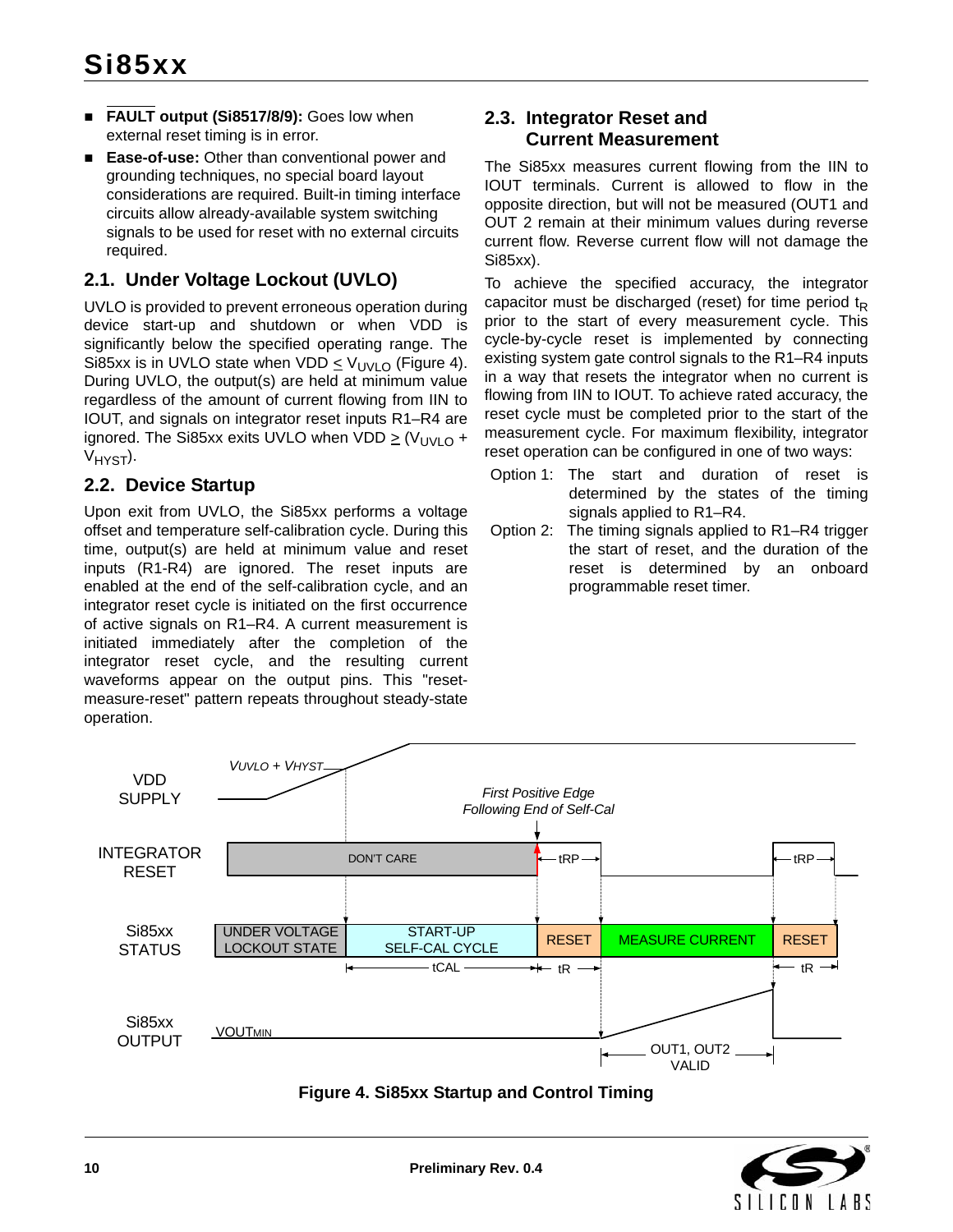Integrator reset Option 1 is selected by connecting  $T_{RST}$ to VDD. In this mode, the Si85xx is held in reset as long as the signals on R1–R4 satisfy the logic equations of [Table 11](#page-15-0). It is typically used in applications where the gate drivers are external to the system controller IC (the gate driver delay ensures reset is completed prior to the start of measurement).

Reset Option 2 is selected by connecting a timing resistor ( $R_{TRST}$  in [Figure 5](#page-10-2)) from the TRST input to ground. It is typically used in applications where the gate drivers are on-board the controller. In this mode, the on-chip reset timer is triggered when the signals on R1–R4 satisfy the logic equations in [Table 11](#page-15-0). Once triggered, the timer maintains integrator in reset for time duration  $t<sub>R</sub>$  as programmed by the value of resistor  $R_{TRST}$ . The user must select the value of resistor  $R_{TRST}$ to terminate the reset cycle prior to the start of measurement under worst-case timing conditions. Note that values of  $t_R$  below the specified value in ["1.](#page-3-0) [Electrical Specifications" on page 4](#page-3-0) results in increased integrator output offset error and increased output noise on  $V_{\text{OUT}}$ . Moreover,  $t_R$ 's time is summarized by the following equation (see [Table 9](#page-10-3)):

#### $t_R = 10$  ns/k $\Omega$

where values of  $R_{TRST}$  that produce a reset time less than 150 ns ( $R_{TRST} \le 15$  k $\Omega$ ) should not be used.



<span id="page-10-2"></span>**Figure 5. Programming Reset Time (t<sub>R</sub>)** 

### <span id="page-10-3"></span>**Table 9. Typical Reset Time vs. R<sub>TRST</sub> Resistance**

| $R_{TRST}$     | Reset Time $(t_R)$ |
|----------------|--------------------|
| 15 k $\Omega$  | 150 ns             |
| 100 k $\Omega$ | 1 $\mu$ s          |
| 1 M $\Omega$   | $9 \mu s$          |
| 2.2 M $\Omega$ | $20 \mu s$         |

# <span id="page-10-0"></span>**2.4. Total Measurement Error**

The Si85xx's absolute accuracy is affected by the following factors:

- Ambient operating temperature
- VDD supply voltage
- $\blacksquare$  Time

[Table 10](#page-10-4) includes a composite of all environmental and operating conditions that can ultimately affect the absolute measurement accuracy of the Si85xx. The total worst-case accuracy at full scale can be estimated by the sum of the initial accuracy (up to  $\pm$ 5%) plus aging (up to  $\pm$ 1.5%) and supply variations (up to  $\pm$ 3.5%). For example, the total measurement error expected for a device operating at a given  $V_{DD}$  supply of 5 V ( $\pm$ 10%) is 10% if the device is operated over a temperature range of –40 to 125 °C for up to 10 years. If the temperature range is limited to 0 to 85 °C, the measurement error can be improved by up to 2%. See [Figure 6](#page-11-3) for details.

<span id="page-10-4"></span>

|  |  | Table 10. Total Measurement Error Contributors |  |  |
|--|--|------------------------------------------------|--|--|
|--|--|------------------------------------------------|--|--|

| <b>Error Contributor</b>                             | % Error Added |
|------------------------------------------------------|---------------|
| Initial error<br>@ given V <sub>DD</sub> ±10%, 25 °C | $+5%$         |
| Temperature variation<br>$-40$ to 125 °C             | ±3.5%         |
| Aging (10 years)                                     | ±1.5%         |

### <span id="page-10-1"></span>**2.5. Effect of Temperature on Accuracy**

Offset voltage present at the Si85xx output terminals (output offset voltage) is calibrated out each time VDD is applied to the Si85xx; so, its error contribution is minimized when the temperature at which calibration occurred is at or near the steady-state operating temperature of the Si85xx. For example, applying VDD at 25 °C (offset cal is performed) and operating at 85 °C will result in a larger offset error than operating at 50 °C. The effect of this error is summarized in [Figure 6](#page-11-3). The chart is referenced to 25 °C. If the Si85xx is powered up at 25 °C and then operated at 125 °C with no autocalibration performed (i.e., the power is not cycled at 125 °C, which causes an auto-calibration), a 3% measurement error can be expected.

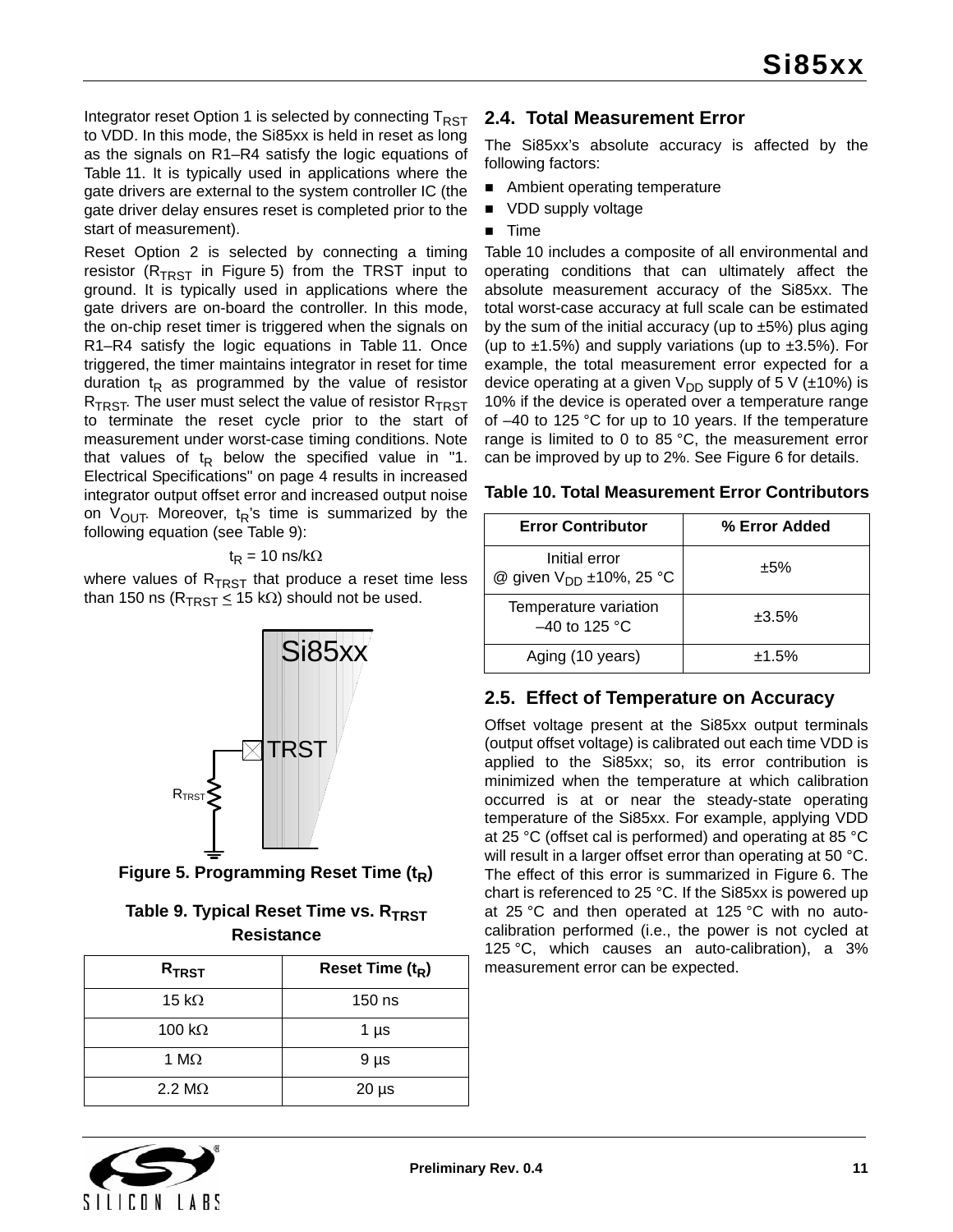

**Figure 6. Differential Temperature Calibration Error**

<span id="page-11-3"></span>[Figure 7](#page-11-4) shows the Si85xx thermal characteristics of the on-chip sense resistance over the temperature range of –40 to +125 °C. Series inductance is constant at 2 nH (max) across this same temperature range.



<span id="page-11-4"></span>**Figure 7. Series Resistance Thermal Characteristics**

### <span id="page-11-0"></span>**2.6. Leading Edge Noise Suppression**

High-amplitude spikes on the leading edge of the primary switching waveforms can cause the PWM latch to be erroneously reset at the start of the switching cycle when operating in current mode control. To prevent this problem, leading edge blanking is commonly used to disable the current comparator during the early portion of the primary-side switching cycle. The Si85xx eliminates leading-edge noise spikes by including them in the signal integration. As shown in the output waveform of [Figure 8](#page-11-5) (Si8502 waveform measured directly on OUT pin with no external filter), noise present in the input waveform is eliminated without the use of blanking.



<span id="page-11-5"></span>**Figure 8. Leading-Edge Noise Suppression Waveforms (200 kHz, 9.3 A Load)**

# <span id="page-11-1"></span>**2.7. FAULT Output**

The FAULT output (Si8517/8/9) guards against Si85xx output signal errors caused by missing reset cycles. FAULT is asserted when a measurement cycle exceeds the internal watchdog timer times limit of  $t_{WD}$ . FAULT can be used to alert a local microcontroller or digital power controller of a current sense failure or to initiate a system shutdown. To detect faults, tie a 200 k $\Omega$  resistor from TRST/FAULT to VDD.

### <span id="page-11-2"></span>**2.8. Safe Operating Limits**

The Si85xx is a very robust current sensor. Its maximum input current rate of change is limited to 1000 A/µs. The maximum peak ac input current limit is 200 A. The thermal limit or continuous dc current flow limit is 30 A. Exceeding these limits may cause long-term reliability issues. Refer to "AN329: Extending the Full-Scale Range of the Si85xx" for more information.

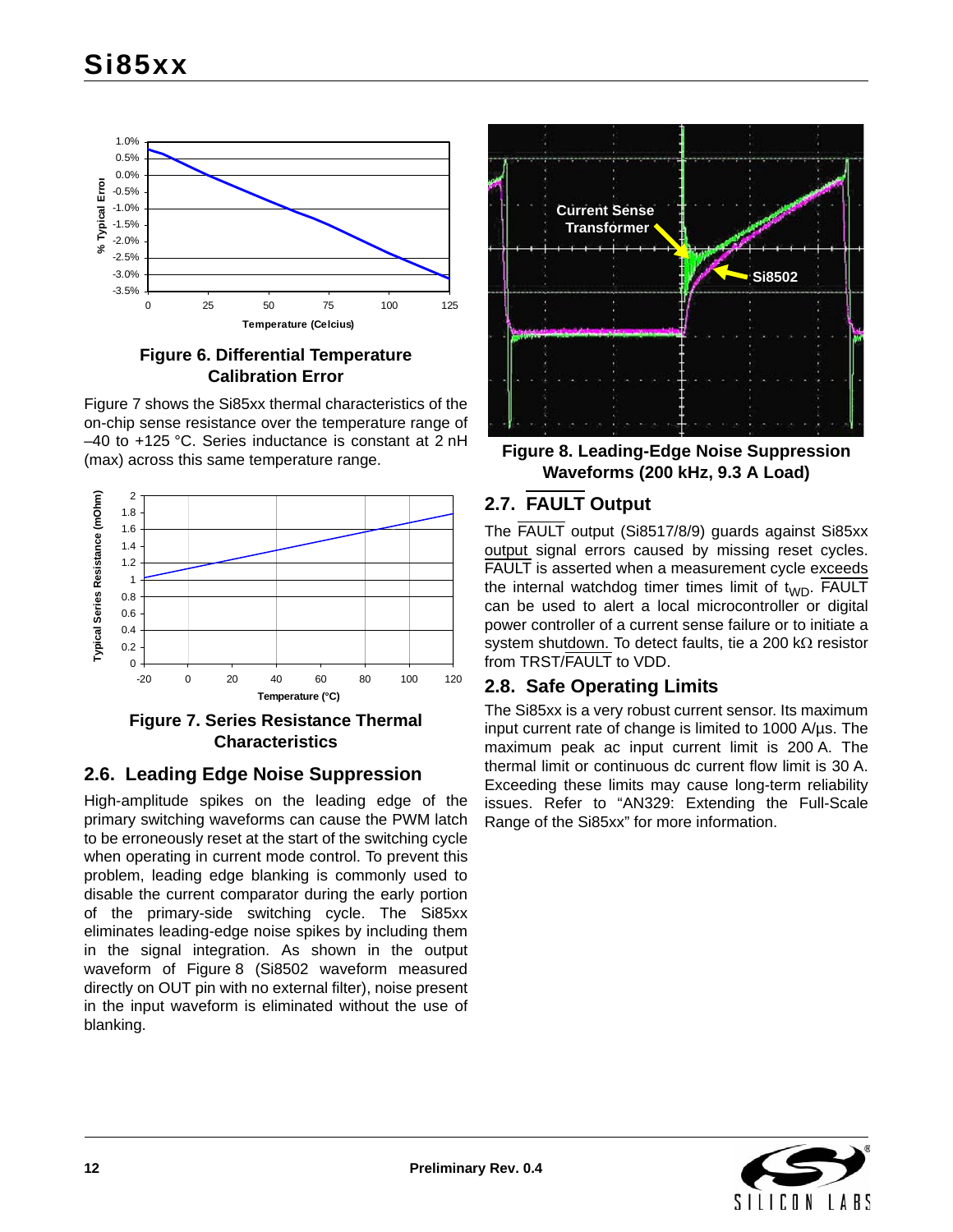# <span id="page-12-0"></span>**3. Application Information**

### <span id="page-12-1"></span>**3.1. Board Layout**

The Si85xx is connected in the series path of the current to be measured. The Si85xx must be located as far as possible from transformer and other magnetic field sources. Like other analog components, the Si85xx should be powered from a low-noise dc source and, preferably, to a low-noise analog ground plane. Recommended bypass capacitors are 1 µF in parallel with a 0.1 µF, positioned as close to the Si85xx as possible. *When using the Si850x (single output versions), all three ground pins MUST be connected to the same ground point, and both VDD1 and VDD2 pins MUST be tied to the VDD system power supply.*

### <span id="page-12-2"></span>**3.2. Layout Requirements**

The Si85xx requires special layout techniques to ensure proper operation (see Figures [9](#page-12-4) and [10\)](#page-12-3). Due to the close proximity of the current-carrying slug and current sensor silicon, magnetic coupling between the currentcarrying slug and the silicon can form a ground loop causing the output voltage to be 0 V even though current is flowing through the slug. To eliminate any such coupling issues, a red fly-wire VDD trace (see Figures [9](#page-12-4) and [10\)](#page-12-3) should be implemented in the layout. For the SOIC package, the red fly-wire trace should be approximately 3.5 mm from the center edge of the package intersecting approximately in the center of the package (see [Figure 9\)](#page-12-4). For the QFN package, the red fly-wire should be approximately in the center of the package (see [Figure 10\)](#page-12-3). Standard wire thicknesses for 10 mA current-carrying capabilities should be used. Moreover, note that the fly-wire trace should be completely under the ground plane since this will also reduce coupling.

Regarding isolation voltage requirements, the trace does not need to follow the lead frame and bonding traces exactly, as long as the net magnetic flux is close to zero. The goal here is to keep the magnetic coupling small and, at the same time, keep the isolation distance large. Moreover, to ensure that the layout meets the design's required creepage and clearance requirements, the VDD trace should be placed on one of the inner layers or even the back side of the board. For example, one can lay out the return VDD trace on the other side of the PCB so the PCB itself can help to provide high isolation voltage.



**Figure 9. SOIC Layout Requirements**

<span id="page-12-4"></span>

<span id="page-12-3"></span>**Figure 10. QFN Layout Requirements**

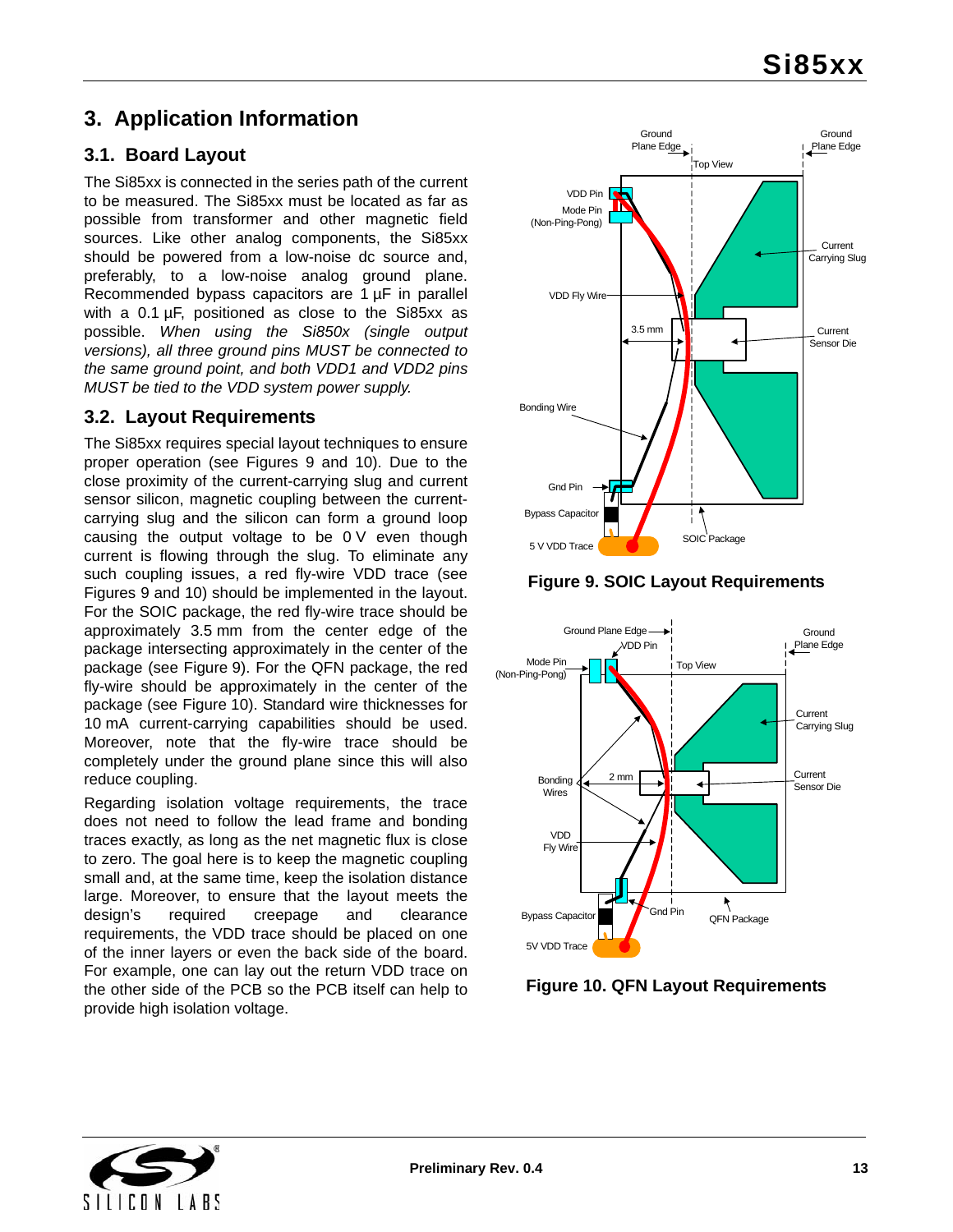# <span id="page-13-0"></span>**3.3. Device Configuration**

Configuring the Si85xx involves the following steps:

- 1. Selecting an output mode
- 2. Configuring integrator reset timing
- 3. Setting integrator reset time  $t_R$

#### **3.3.1. Device Selection**

The Si85xx family offers three output modes: Single output (Si850x), and 2 and 4-Wire Ping Pong (Si851x). The Si851x products can be configured to operate in all three of these output modes.

The Si850x products operate ONLY in Single output mode. Most half-wave and single-phase applications require only Single output mode and will typically use the Si850x.

In Single output mode, output current always appears on the OUT pin (Si850x) or the OUT1 pin (Si851x). A single integrator reset signal is typically sufficient when operating in this mode.

Ping-Pong mode routes the current waveform to two different output pins on alternate measurement cycles. It is useful in full-wave and push-pull topologies where external circuitry can be used to monitor and/or control transformer flux balance. *(Section ["3. Application](#page-12-0) [Information" on page 13](#page-12-0) shows design examples using both output modes in various power topologies.)*

2-wire Ping-Pong mode is useful mainly in nonoverlapping two-phase buck converters but may also be used in full-bridge applications. In this output mode, reset inputs R1 and R2 are used, and input R3 is grounded. Measured current appears on OUT1 when R1 is high and on OUT2 when R2 is high as shown in the full-bridge timing example of Figures [11](#page-13-1) and [12](#page-13-3).



<span id="page-13-1"></span>**Figure 11. Two-Phase Buck Timing Example A**



<span id="page-13-3"></span>**Figure 12. Full-Bridge Timing Example B**

4-Wire Ping-Pong mode is recommended for full-bridge applications over 2-wire because it uses all four inputs, making the reset function tolerant to single-point signal failures. In 4-Wire Ping-Pong mode, current appears on OUT2 when R1 is high and R2 is low, and appears on OUT1 when R3 is high and R4 is low as shown in the full-bridge timing example of [Figure 13](#page-13-2). [Table 11](#page-15-0) shows the states of the Mode and R4 inputs that select each output, and the resulting reset logic functions and truth tables.



<span id="page-13-2"></span>**Figure 13. Full-Bridge Timing Example C**

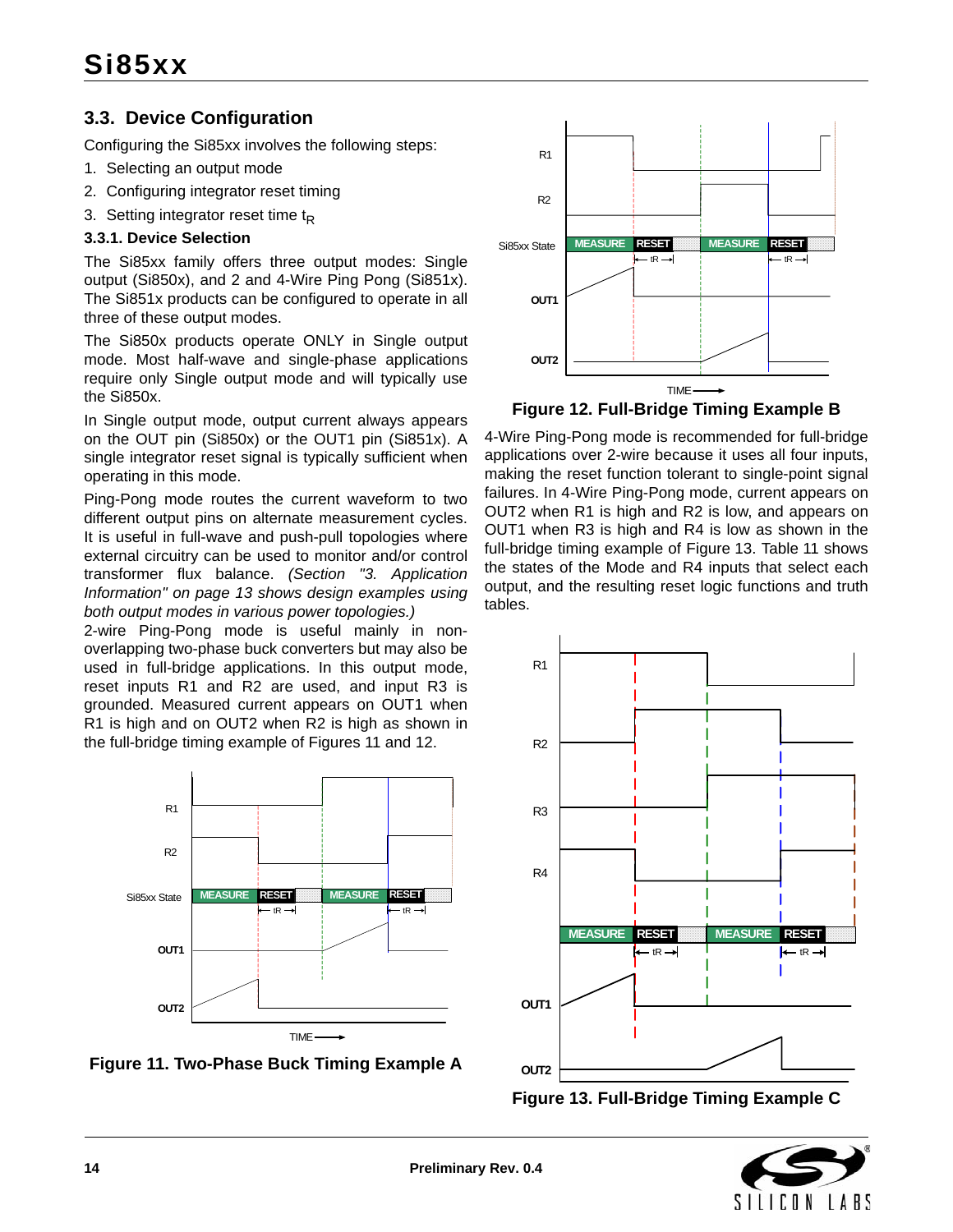#### **3.3.2. Selecting Reset Timing Signals**

Reset timing signals should be chosen to meet the following conditions:

- Satisfy reset time  $t_R$
- Not overlap integrator reset into the desired measurement period
- Not violate reset watchdog timeout period  $t_{WD}$

#### **3.3.3. Configuring Integrator Reset**

Per Section ["2. Functional Overview",](#page-8-0) the integrator must be reset (zeroed) prior to the start of each measurement cycle to achieve specified measurement accuracy. This reset must be synchronized with the system switch timing signals to ensure that current is measured during the appropriate time; so, the Si85xx integrator reset circuitry uses system timing as its reference. Timing signals connect to reset inputs R1 through R4 where built-in logic functions allow the user to choose the conditions that cause an integrator reset event. *Important Note: reset inputs R1–R4 are rated to a maximum input voltage of VDD. External resistor dividers must be used when connecting driver output signals to R1–R4 that swing beyond VDD.*

As shown in [Table 11](#page-15-0), the Si850x integrator reset logic is a simple XOR gate where reset is maintained (or triggered, depending on use of the TRST input) when states of reset inputs R1 and R2 are not equal.

[Figure 14](#page-16-0) shows the logic for the Si851x products, where any one of three reset logic functions can cause integrator reset. The output mode (Si851x) is determined by the states of the Mode and R4 inputs, as shown in [Table 11](#page-15-0).

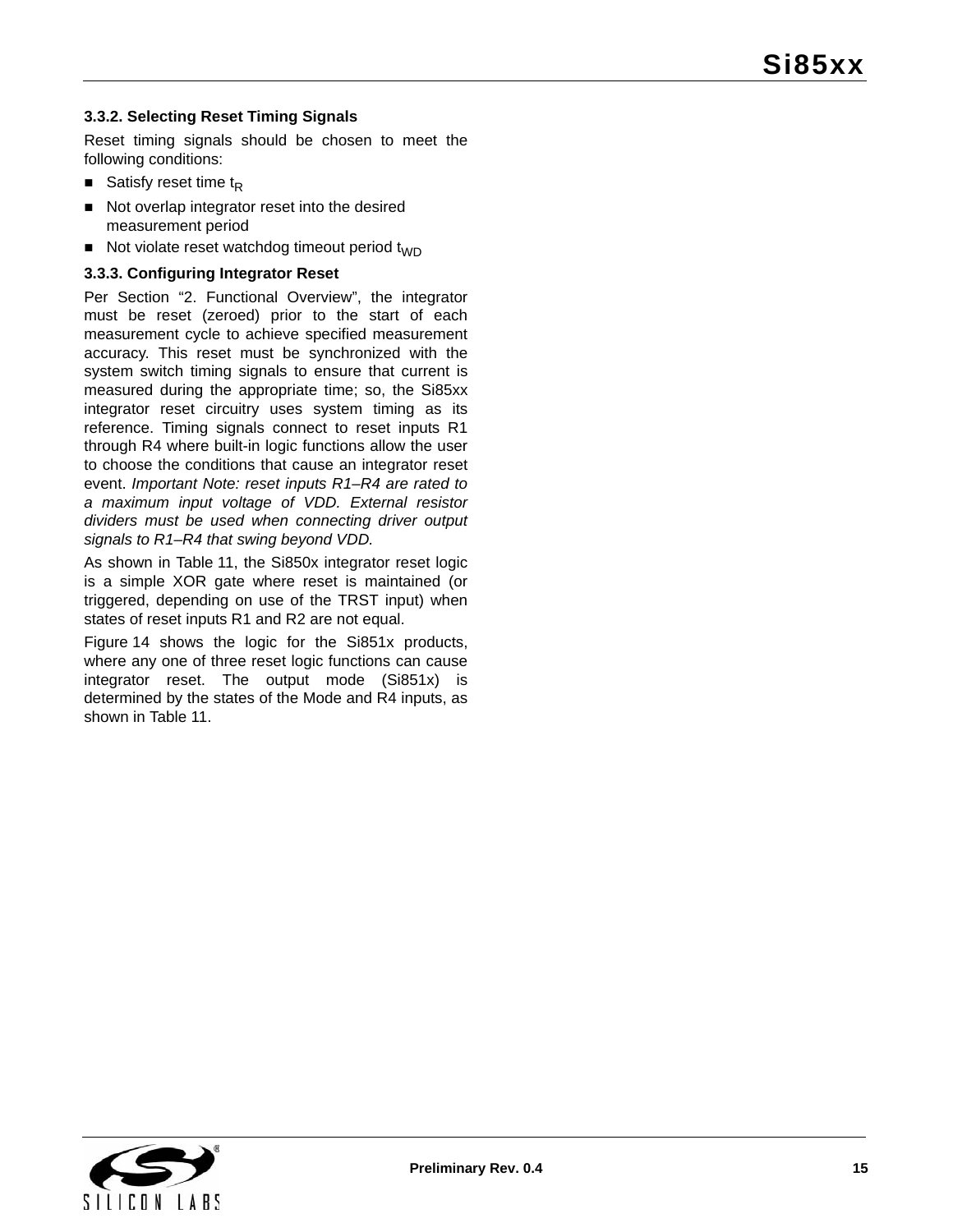<span id="page-15-0"></span>

| Single-Ended <sup>2</sup><br>$\mathbf{1}$ | $\pmb{0}$    | $\pmb{0}$    | $\mathbf 0$<br>$\pmb{0}$<br>$\mathbf{1}$ | $\boldsymbol{0}$<br>$\mathbf{1}$ | $\pmb{0}$    |                           |
|-------------------------------------------|--------------|--------------|------------------------------------------|----------------------------------|--------------|---------------------------|
|                                           |              |              |                                          |                                  |              |                           |
|                                           |              |              |                                          |                                  | $\mathbf{1}$ |                           |
|                                           |              |              |                                          | $\mathbf 0$                      | $\mathbf{1}$ |                           |
|                                           |              |              | $\mathbf{1}$                             | $\mathbf{1}$                     | $\mathsf 0$  |                           |
|                                           |              |              | $\pmb{0}$                                | $\pmb{0}$                        | $\mathbf{1}$ | $REST = XOR[R1, (R2 R3)]$ |
|                                           |              | $\mathbf{1}$ | $\mbox{O}$                               | $\mathbf{1}$                     | $\pmb{0}$    |                           |
|                                           |              |              | $\mathbf{1}$                             | $\pmb{0}$                        | $\mathbf{1}$ |                           |
|                                           |              |              | $\mathbf{1}$                             | $\mathbf{1}$                     | $\pmb{0}$    |                           |
|                                           |              |              | $\mathbf 0$                              | $\mathbf 0$                      | $\mathbf{1}$ |                           |
| 2-Wire Ping Pong<br>$\mathbf{1}$          | $\mathbf{1}$ | $\pmb{0}$    | $\pmb{0}$                                | $\mathbf{1}$                     | $\mathsf 0$  | $REST = XNOR[R1,(R2 R3)]$ |
|                                           |              |              | $\mathbf{1}$                             | $\mathbf 0$                      | $\pmb{0}$    |                           |
|                                           |              |              | $\mathbf{1}$                             | $\mathbf{1}$                     | $\mathbf{1}$ |                           |
|                                           |              | $\pmb{0}$    | $\mathbf 0$                              | $\pmb{0}$                        | $\pmb{0}$    |                           |
|                                           |              |              | $\pmb{0}$                                | $\mathbf{1}$                     | $\mathsf 0$  |                           |
|                                           |              |              | $\mathbf{1}$                             | $\mathbf 0$                      | $\pmb{0}$    |                           |
|                                           | $\,0\,$      |              | $\mathbf{1}$                             | $\mathbf{1}$                     | $\mathbf{1}$ |                           |
|                                           |              |              | $\pmb{0}$                                | $\pmb{0}$                        | $\mathsf 0$  |                           |
|                                           |              | $\mathbf{1}$ | $\mbox{O}$                               | $\mathbf{1}$                     | $\pmb{0}$    |                           |
|                                           |              |              | $\mathbf{1}$                             | $\pmb{0}$                        | $\pmb{0}$    |                           |
| 4-Wire Ping Pong<br>$\pmb{0}$             |              |              | $\mathbf{1}$                             | $\mathbf{1}$                     | $\mathbf{1}$ | $RESET = (R1&R2) (R3&R4)$ |
|                                           |              |              | $\mathbf 0$                              | $\mathbf 0$                      | $\pmb{0}$    |                           |
|                                           |              | $\mathbf 0$  | $\mathbf 0$                              | $\mathbf{1}$                     | $\mathbf 0$  |                           |
|                                           |              |              | $\mathbf{1}$                             | $\mathbf 0$                      | 0            |                           |
|                                           | 1            |              | $\mathbf{1}$                             | $\mathbf{1}$                     | $\mathbf{1}$ |                           |
|                                           |              |              | $\mathbf 0$                              | $\mathbf 0$                      | $\mathbf{1}$ |                           |
|                                           |              | 1            | 0                                        | $\mathbf{1}$                     | $\mathbf{1}$ |                           |
|                                           |              |              | $\mathbf{1}$                             | 0                                | $\mathbf{1}$ |                           |
|                                           |              |              | 1                                        | $\mathbf{1}$                     | $\mathbf{1}$ |                           |

**Table 11. Si85xx Output and Reset Mode Summary**

<span id="page-15-1"></span>**1.** Device is in reset when Reset State = 1.

<span id="page-15-2"></span>**2.** For Si850x devices, RESET = XOR [R1, R2].

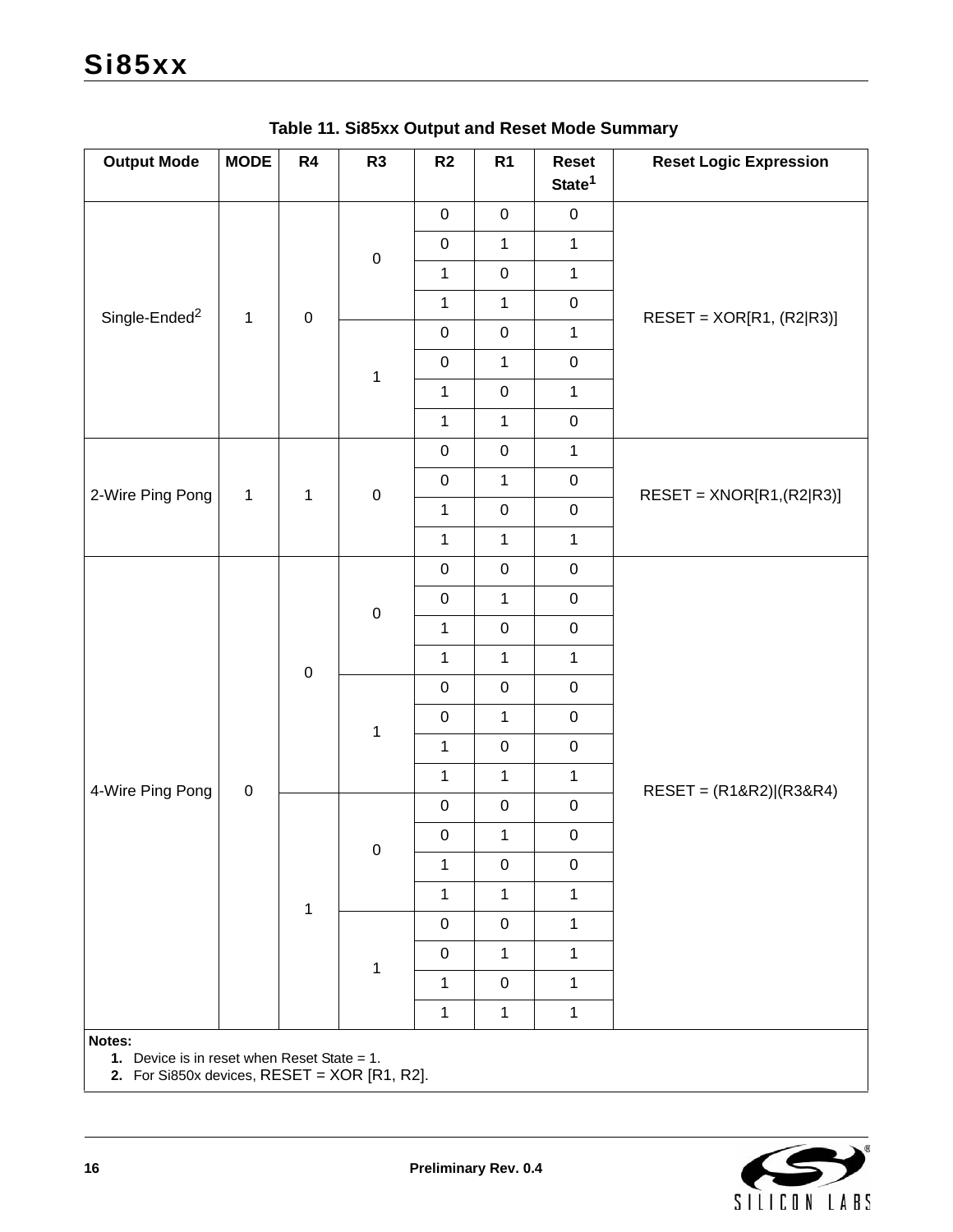As explained in Section ["2.3. Integrator Reset and Current Measurement",](#page-9-2) the signals applied to R1–R4 can control integrator reset in real time (Option 1), or they can trigger a reset event of programmable duration (Option 2). Referring to [Figure 14,](#page-16-0) reset timing is exclusively a function of the signals applied to R1–R4 when TRST is tied to VDD.

If not connected to VDD, the reset timer is enabled, and TRST *must* be connected through a resistor to ground to set the reset duration  $(t_R)$ . Note that the reset timer is retriggerable and generates a timed integrator discharge pulse whenever the reset logic output transitions from low to high.



<span id="page-16-0"></span>**Figure 14. Si851x Integrator Reset Logic** 

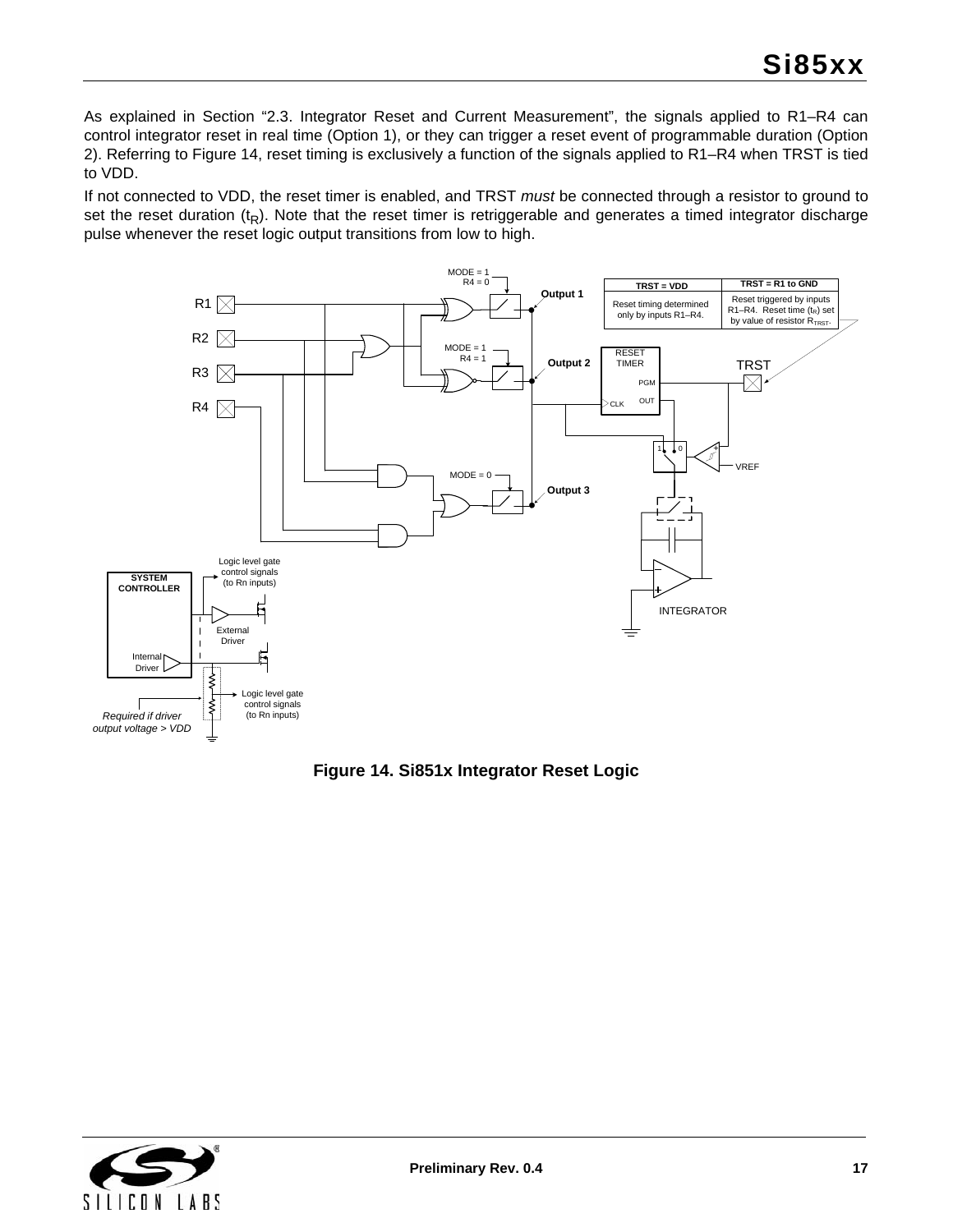#### **3.3.4. Setting Reset Time t<sub>R</sub>**

The programmable reset timer is triggered when the states of the signals applied to R1–R4 cause the associated logic expression in [Table 11](#page-15-0) to go high (transition to the TRUE state).

Because this timer is re-triggerable, R1–R4 must remain TRUE for the duration of the desired  $t<sub>R</sub>$  as shown in [Figure 15](#page-17-0). Should R1–R4 transition FALSE during  $t_R$ , integrator reset will be immediately halted, resulting in lower measurement accuracy due to higher integrator offset error.



<span id="page-17-0"></span>Figure 15. Correct t<sub>R</sub> Programming Using Resistor from TRST Input to Ground

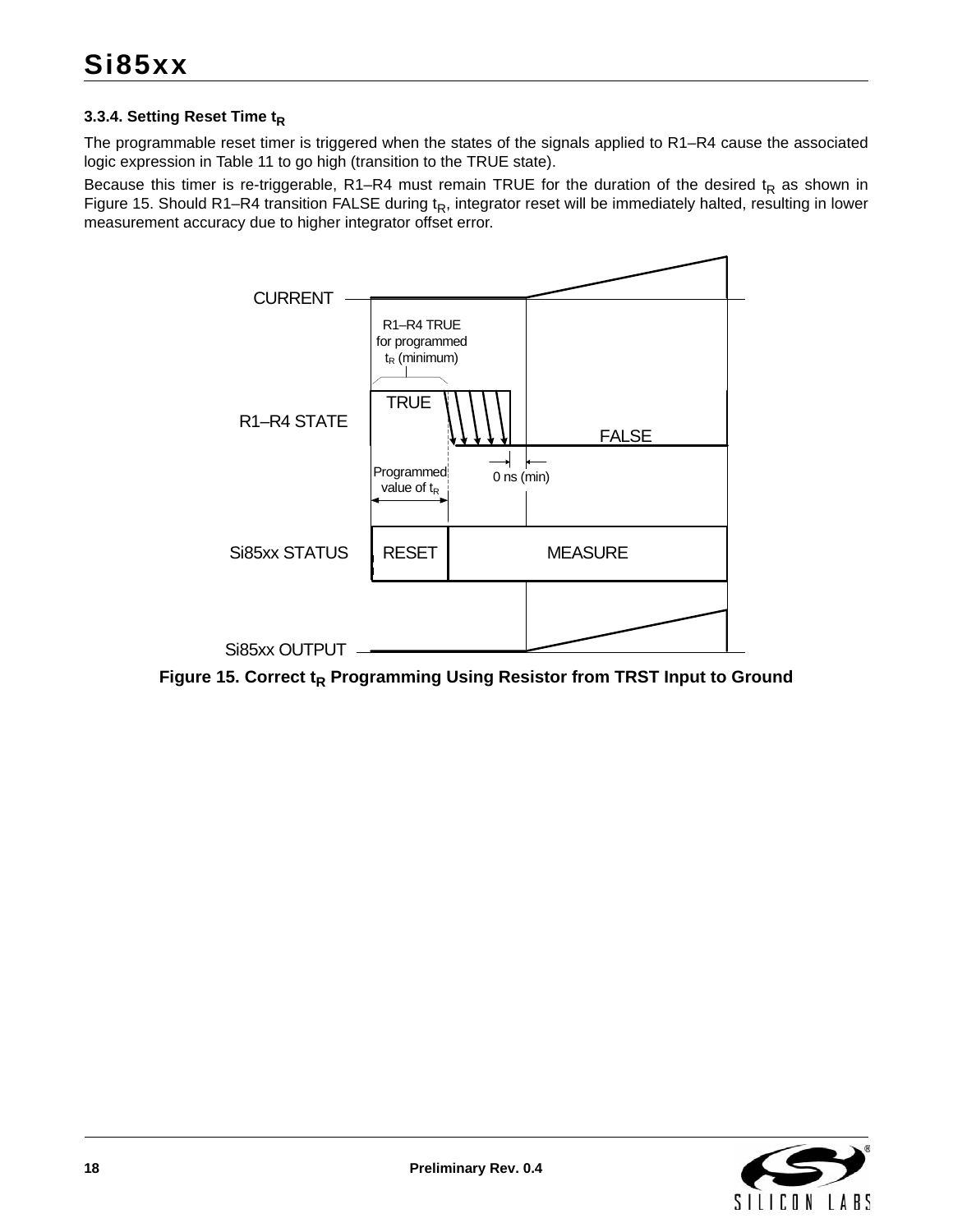#### **3.3.5. Measurement Watchdog Timer and FAULT Output**

A built-in watchdog timer disables measurement and holds OUT or OUT1 and OUT2 at their minimum values when the time between integrator resets exceeds the FAULT Detect Time. The output signal from this watchdog is available on the FAULT output pin (Si8517/8/9 only).

[Figure 16](#page-18-0) illustrates two means of entering a fault condition. Either fault condition 1 or 2 occurs when the reset period exceeds the FAULT Detect Time, which ranges from 30 to 80 µs due process variations. The fault condition ends when the next logic reset cycle begins.



<span id="page-18-0"></span>**Figure 16. Measurement Watchdog Timer Operation**

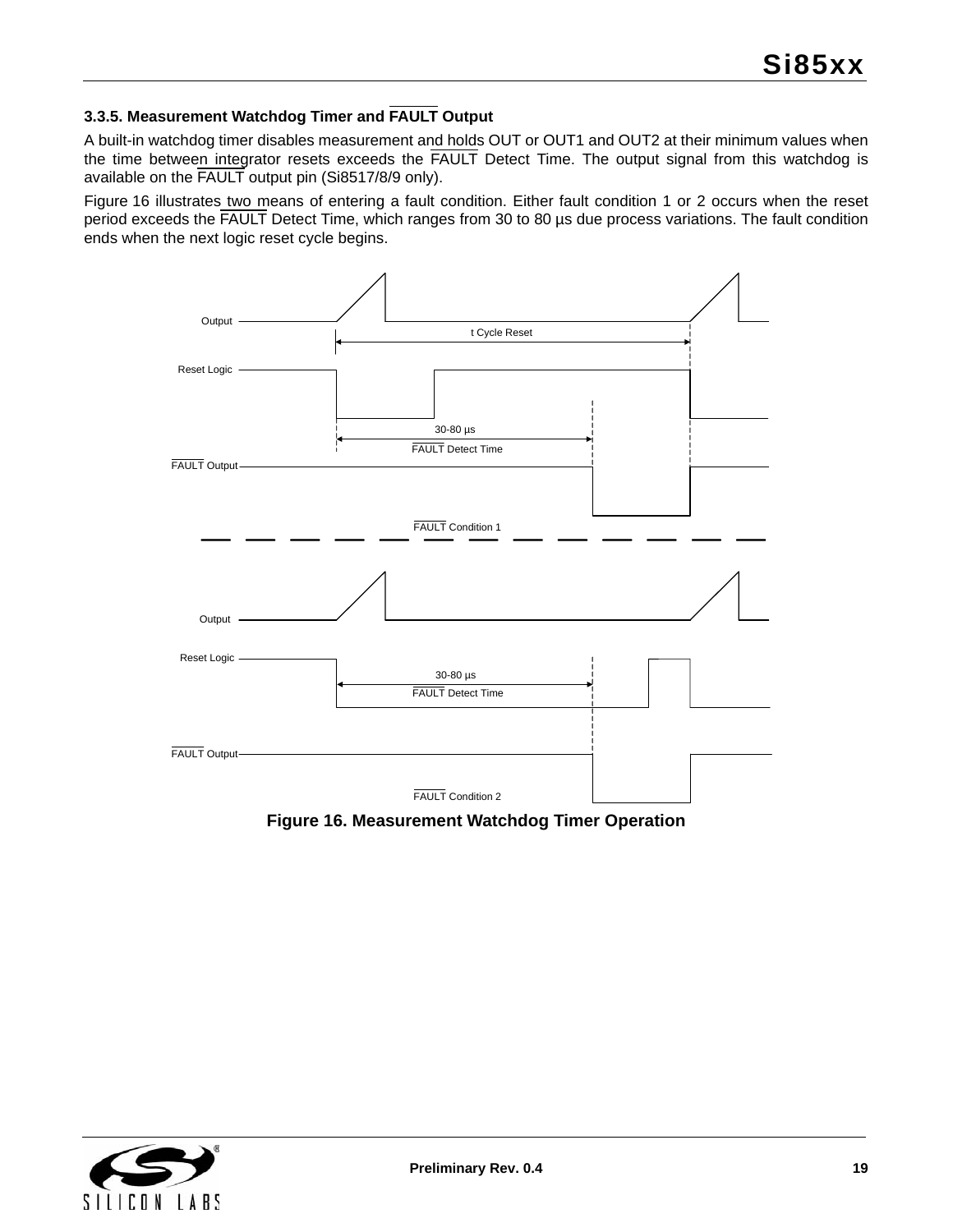#### **3.3.6. Output Over-Range**

The Si85xx can be over-ranged by more than 100% with no adverse effects. For instance, if the Si8512 (a 10 A nominal full-scale device) has a 15 A peak current applied, then the output voltage (OUT) will be 3 V (assuming VDD = 5 V). If a 10 A peak current is applied, then the output returns to the nominal 2 V output. The head room of OUT is VDD–1.4 V. [Figure 17](#page-19-0) illustrates the head room limitation of the Si85xx versus supply.

<span id="page-19-0"></span>

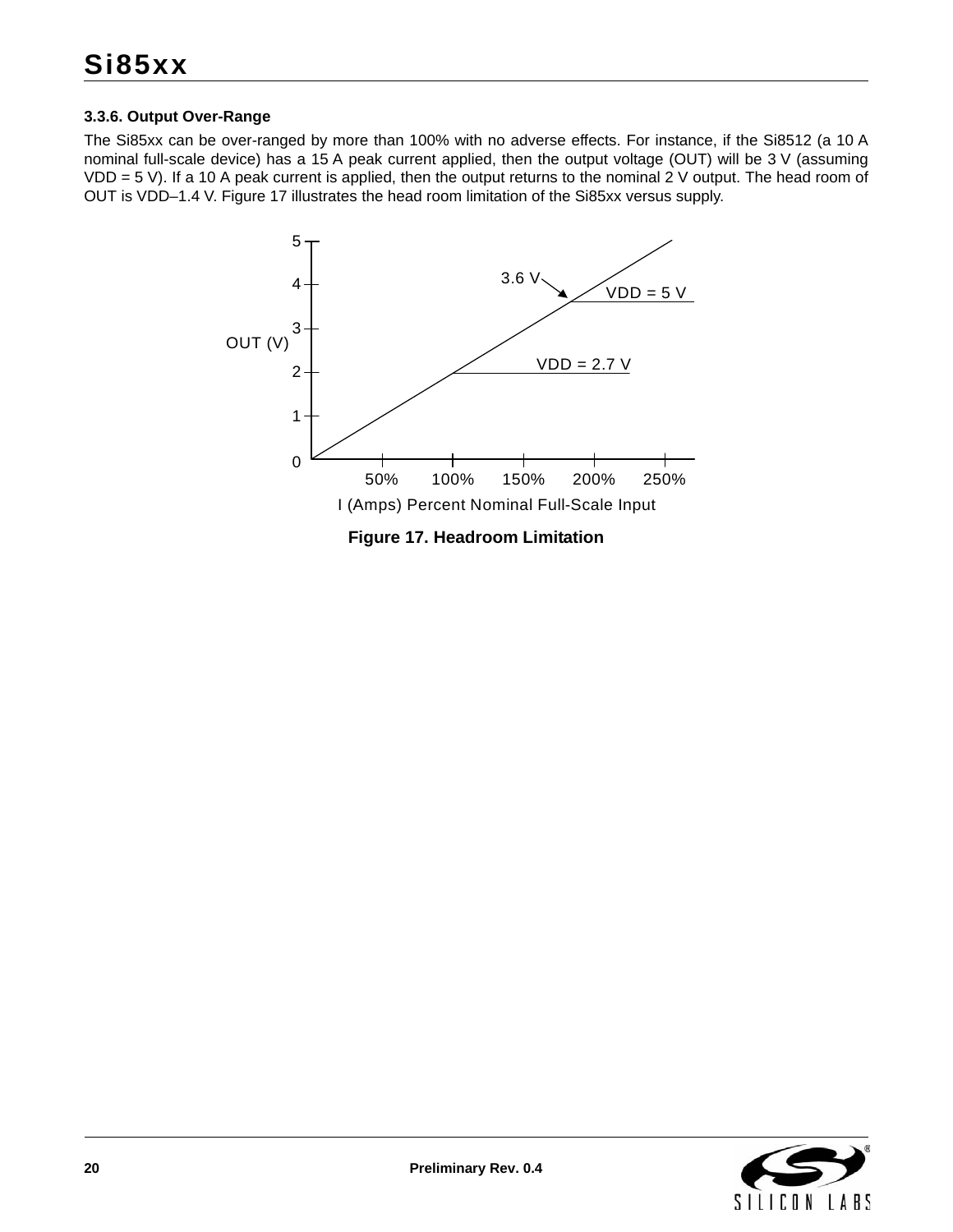### <span id="page-20-0"></span>**3.4. Single-Phase Buck Converter Example**

In this example, the Si850x is configured to operate in a single-phase synchronous buck converter ([Figure 18\)](#page-20-1). This converter has a PWM frequency of 1 MHz and a maximum duty cycle of 80%.

This is an example of a half-wave application that can be addressed with Single-Ended output mode. The PWM period is calculated to be  $1/10^{-6}$  = 1.0 µs, and the worst-case value, t<sub>R</sub>, is 0.2 x 1.0 x 10<sup>-6</sup> = 200 ns at 80% maximum duty cycle ( $R_{TRST}$  = 20 k $\Omega$ ).

In this example, the current measurement is made when the buck switch is on; so, PH2 is chosen as the reset signal by connecting PH2 to R1 and grounding R2. The PH2 signal can be obtained at the input of the driver external to the PWM controller or the output of the controller's internal driver (through a resistor divider if the driver output swings beyond the device VDD range).



<span id="page-20-1"></span>**Figure 18. Si850x Single-Phase Buck Converter**

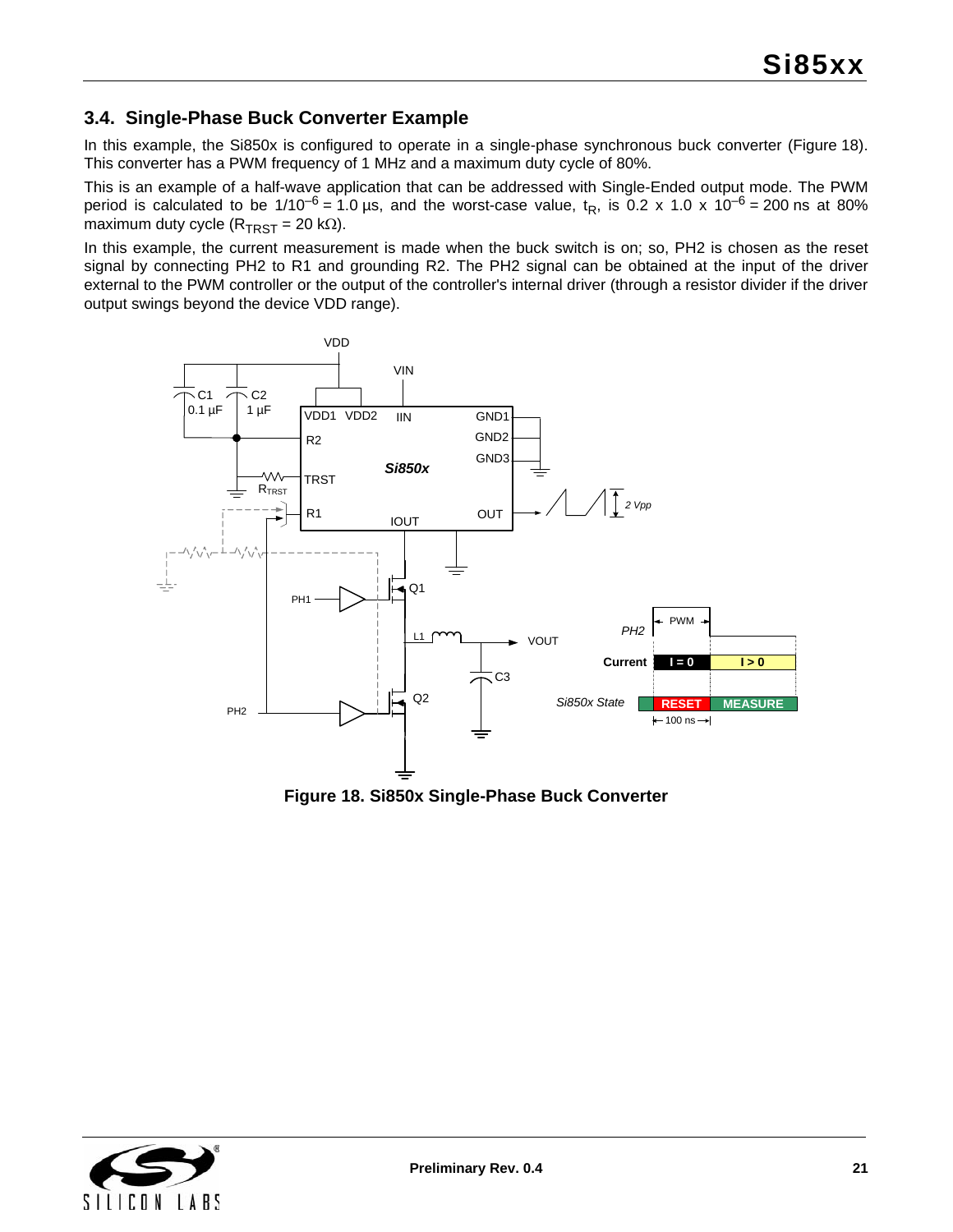# <span id="page-21-0"></span>**3.5. Full-Bridge Converter Example**

The full-bridge circuit of [Figure 19](#page-21-1) uses an Si851x configured in 4-Wire Ping-Pong output mode. The switching frequency of this phase-shifted full-bridge is 150 kHz, and the maximum control phase overlap is 70%.





<span id="page-21-1"></span>Given the 150 kHz switching frequency (duty cycle fixed at 50%), the equivalent period is 1/150 x 10<sup>3</sup> = 6.6 µs. At 70% maximum overlap, this equates to a worst-case t<sub>R</sub> value of 0.3 x 6.6 x 10<sup>-6</sup> = 1.98 µs. The default value for t<sub>R</sub> can, therefore, be used and is selected by connecting TRST to VDD. As shown in the timing diagram of [Figure 19](#page-21-1), integrator reset occurs when current circulates between Q1 and Q2 and between Q3 and Q4 (i.e. when current is not being sourced from VIN). The external driver delay ensures reset is complete prior to the start of measurement.

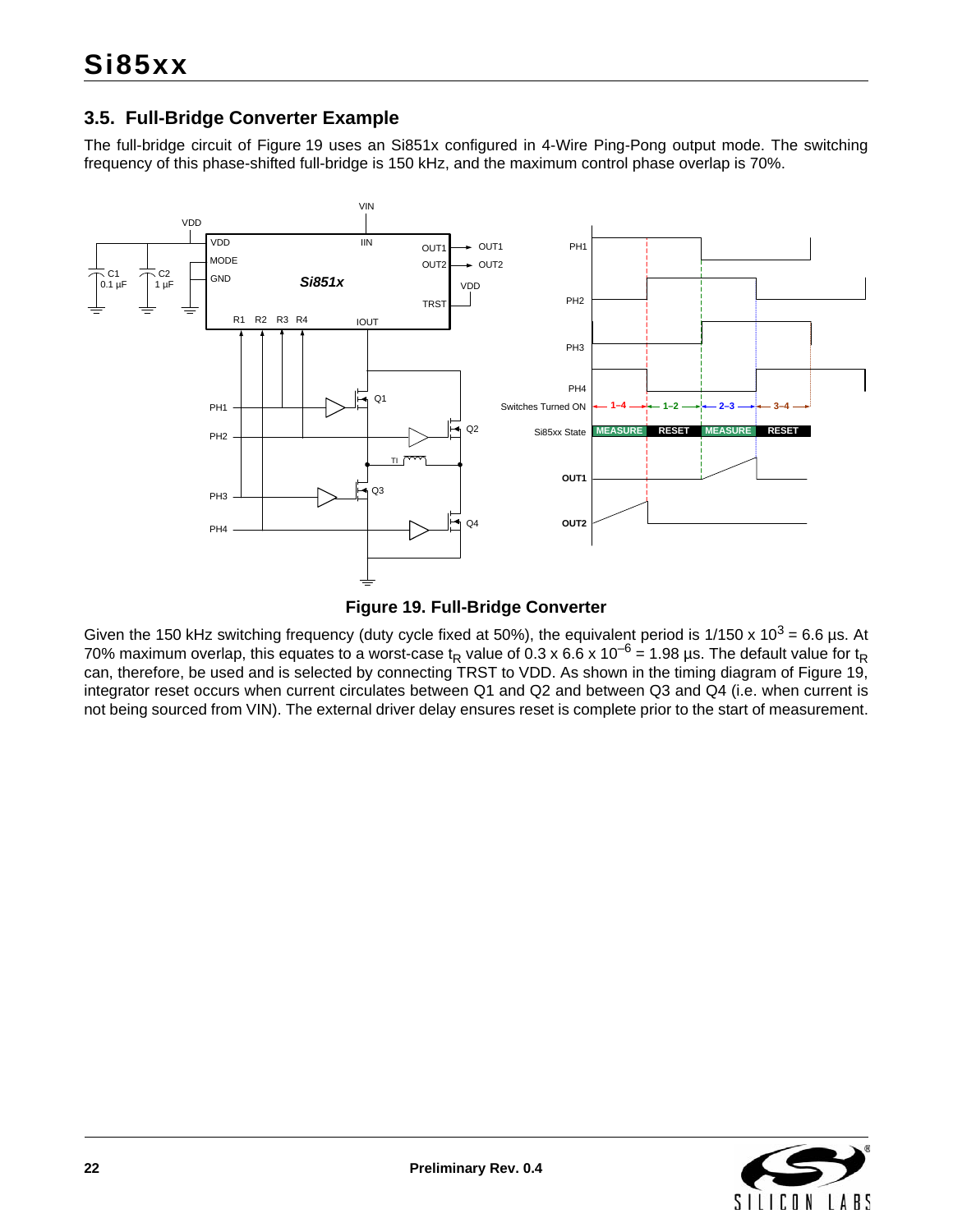# <span id="page-22-0"></span>**3.6. Push-Pull Converter Example**

The Push-Pull converter of [Figure 20](#page-22-1) uses 2-Wire Ping Pong output mode. As shown in the timing diagram, the integrator reset occurs when the inputs of both the PH1 and PH2 drivers are low. As shown, TRST is connected to VDD, selecting the default value of  $t_R$  (250 ns). Assuming an 80% maximum duty cycle, this value of  $t_R$  would deliver specified accuracy over a PWM frequency range of 50 to 400 kHz. Frequencies above 400 kHz would require the selection of a lower  $t_R$  value by connecting a resistor from TRST to ground.



<span id="page-22-1"></span>Figure 20. Push-Pull Example Using Default t<sub>R</sub> Value

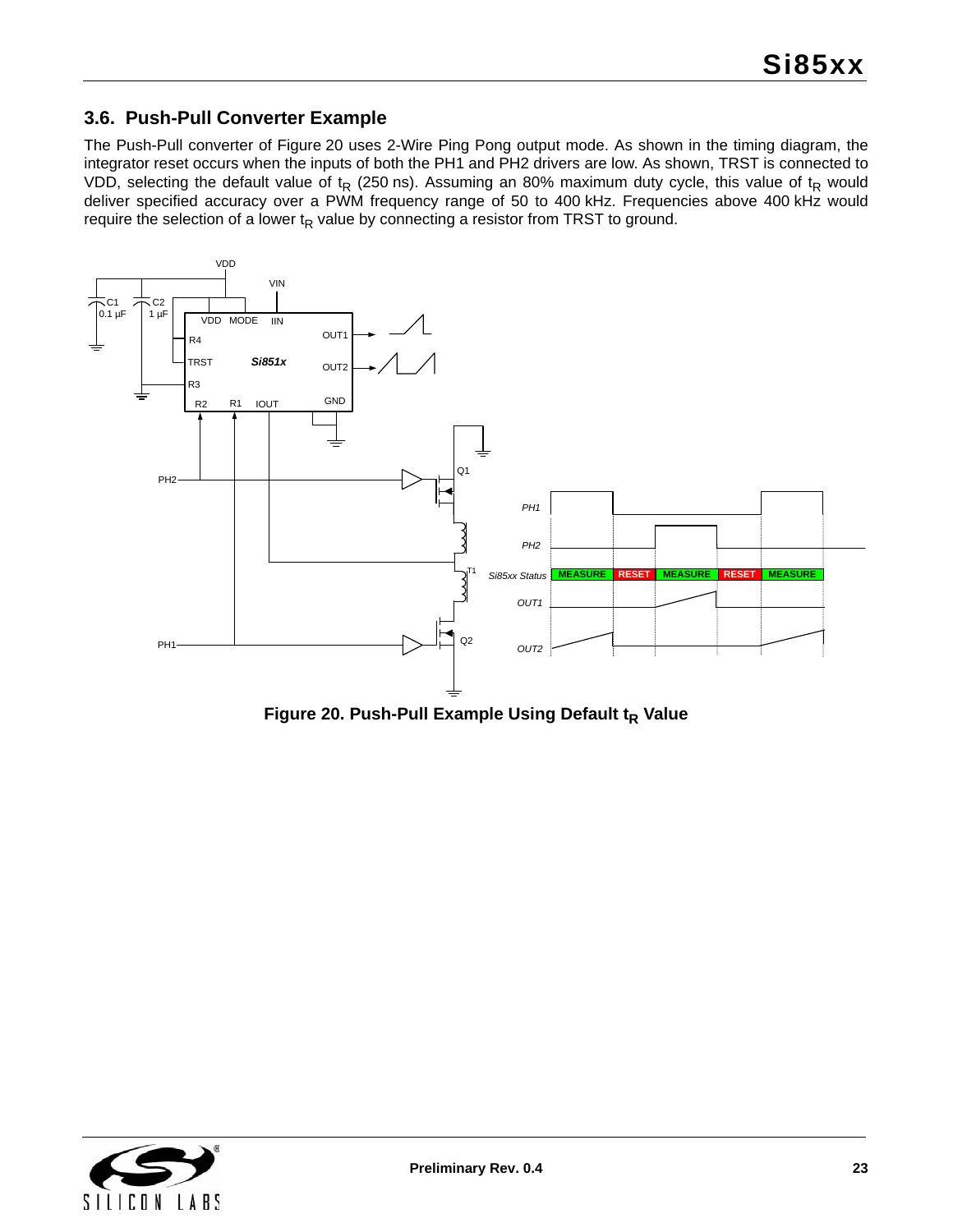# <span id="page-23-0"></span>**4. Pin Descriptions—12-Pin QFN**



**Figure 21. Example Pin Configurations**

| Pin#            | <b>Si850x</b><br><b>Pin Name</b> | <b>Description</b>       | Si851x<br><b>Pin Name</b> | <b>Description</b>                                                              |
|-----------------|----------------------------------|--------------------------|---------------------------|---------------------------------------------------------------------------------|
| 1               | R <sub>1</sub>                   | Integrator reset input 1 | R <sub>1</sub>            | Integrator reset input 1                                                        |
| $\overline{2}$  | R <sub>2</sub>                   | Integrator reset input 2 | R <sub>2</sub>            | Integrator reset input 2                                                        |
| 3               | GND <sub>2</sub>                 | Ground                   | R <sub>3</sub>            | Integrator reset input 3                                                        |
| 4               | GND3                             |                          | R4                        | Integrator reset input 4                                                        |
| 5               | <b>OUT</b>                       | Output                   | OUT <sub>1</sub>          | Output in single-ended output mode, or<br>one of two outputs in Ping-Pong mode. |
| 6               | NC.                              | No connect               | OUT <sub>2</sub>          | Second of two Ping-Pong mode outputs                                            |
| $\overline{7}$  | TRST                             | Reset time control       | TRST                      | Reset time control                                                              |
| 8               | GND1                             | Ground                   | <b>GND</b>                | Ground                                                                          |
| 9               | <b>IOUT</b>                      | Current output terminal  | <b>IOUT</b>               | Current output terminal                                                         |
| 10              | <b>IIN</b>                       | Current input terminal   | <b>IIN</b>                | Current input terminal                                                          |
| 11              | VDD <sub>1</sub>                 | Power supply input       | <b>VDD</b>                | Power supply input                                                              |
| 12 <sub>2</sub> | VDD <sub>2</sub>                 |                          | <b>MODE</b>               | Mode control input                                                              |

### **Table 12. Si85xx Family Pin Descriptions**

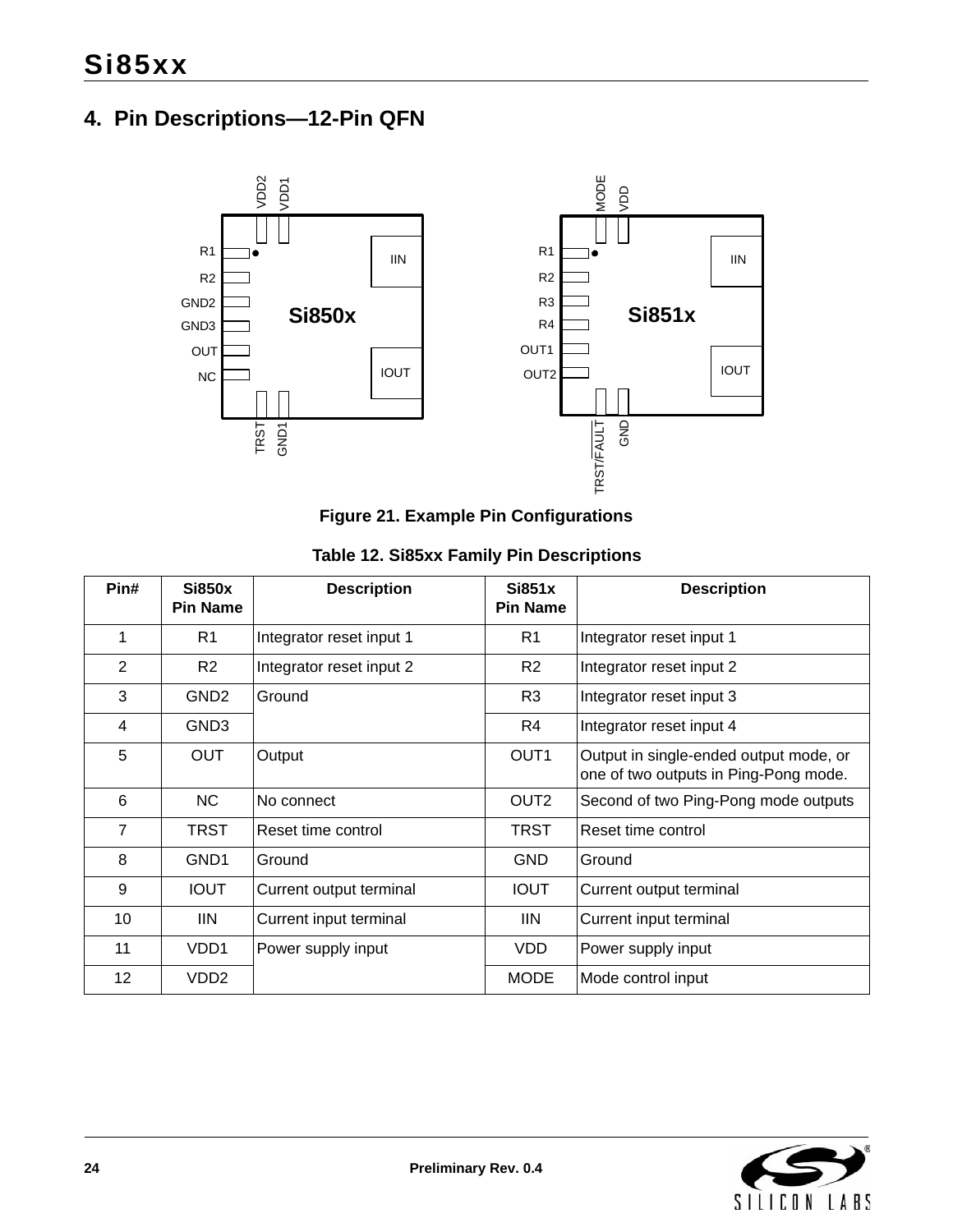# <span id="page-24-0"></span>**5. Pin Descriptions—20-Pin SOIC**



### **Figure 22. Example Pin Configurations**

| Pin#           | <b>Si850x</b><br><b>Pin Name</b> | <b>Description</b>       | Si851x<br><b>Pin Name</b> | <b>Description</b>                                                              |
|----------------|----------------------------------|--------------------------|---------------------------|---------------------------------------------------------------------------------|
| 1              | VDD <sub>1</sub>                 | Power supply input       | VDD.                      | Power supply input                                                              |
| 2              | VD <sub>D</sub> 2                |                          | <b>MODE</b>               | Mode control input                                                              |
| 3              | R <sub>1</sub>                   | Integrator reset input 1 | R1                        | Integrator reset input 1                                                        |
| 4              | R <sub>2</sub>                   | Integrator reset input 2 | R <sub>2</sub>            | Integrator reset input 2                                                        |
| 5              | GND <sub>2</sub>                 | Ground                   | R <sub>3</sub>            | Integrator reset input 3                                                        |
| 6              | GND <sub>3</sub>                 |                          | R4                        | Integrator reset input 4                                                        |
| $\overline{7}$ | <b>OUT</b>                       | Output                   | OUT <sub>1</sub>          | Output in single-ended output mode, or<br>one of two outputs in Ping-Pong mode. |
| 8              | <b>NC</b>                        | No connect               | OUT <sub>2</sub>          | Second of two Ping-Pong mode outputs                                            |
| 9              | TRST                             | Reset time control       | <b>TRST</b>               | Reset time control                                                              |
| 10             | GND <sub>1</sub>                 | Ground                   | <b>GND</b>                | Ground                                                                          |
| $11 - 15$      | <b>IOUT</b>                      | Current output terminal  | <b>IOUT</b>               | Current output terminal                                                         |
| $16 - 20$      | IIN                              | Current input terminal   | <b>IIN</b>                | Current input terminal                                                          |

### **Table 13. Si85xx Family Pin Descriptions**

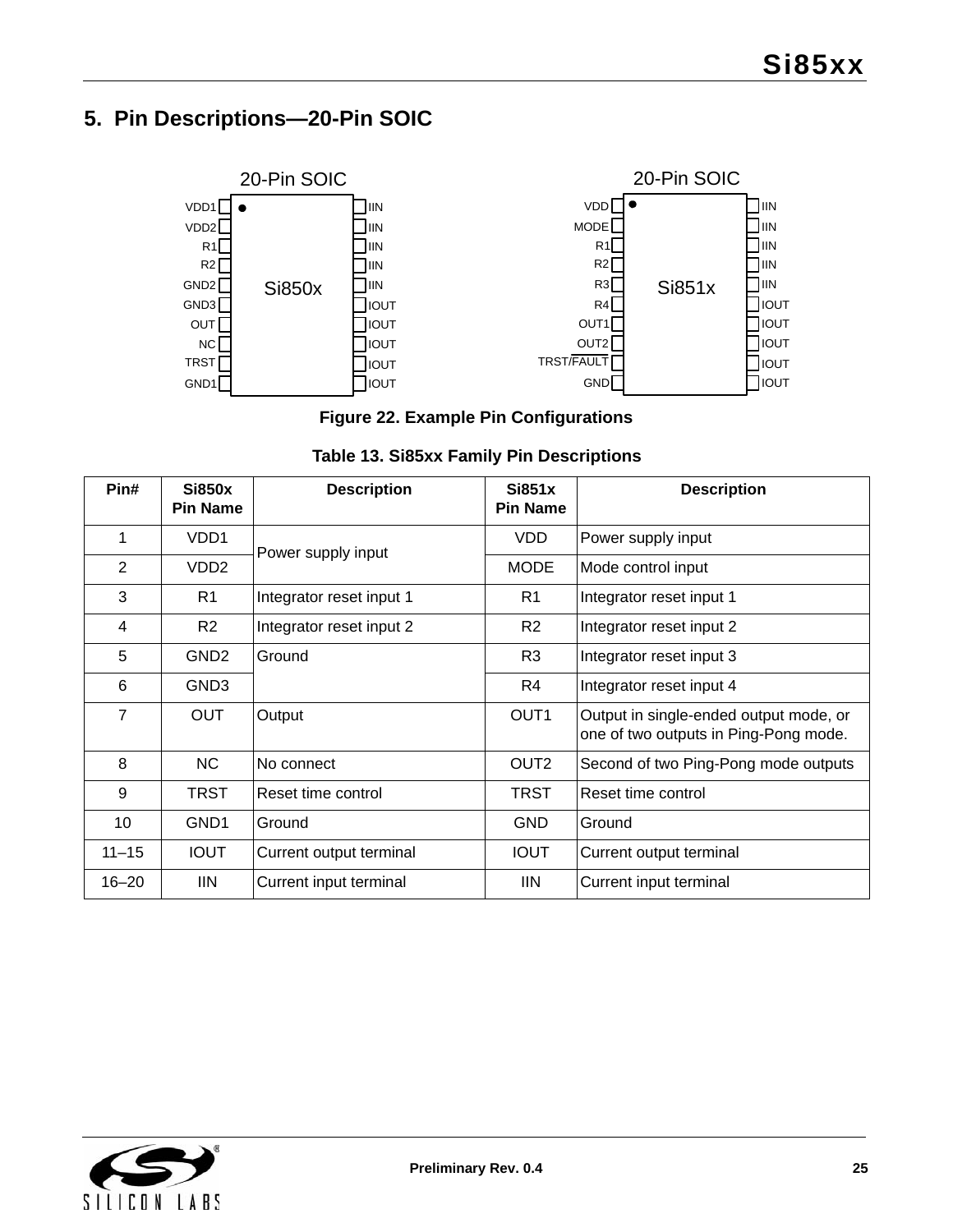# <span id="page-25-0"></span>**6. Ordering Guide**

| <b>New</b><br><b>OPNs</b> | <b>Full</b><br><b>Scale</b><br><b>Current</b><br>(A) | <b>Initial</b><br>Accuracy % <sup>1</sup> | Temp<br>Range      | Pin 7<br><b>Function</b> | <b>Isolation</b><br>Rating | Output<br>Mode      | Package <sup>2</sup>     | <b>Old Obsolete</b><br>$OPNs^3$<br>(Previously<br>Specified with<br>±5% Accuracy<br>and<br>$-40C$ to $+85 °C$ ) | <b>Old Obsolete</b><br>OPNs <sup>3</sup><br>(Previously<br>Specified with<br>±20%<br>Accuracy) |                |                      |                     |  |             |             |             |
|---------------------------|------------------------------------------------------|-------------------------------------------|--------------------|--------------------------|----------------------------|---------------------|--------------------------|-----------------------------------------------------------------------------------------------------------------|------------------------------------------------------------------------------------------------|----------------|----------------------|---------------------|--|-------------|-------------|-------------|
| Si8501-C-IM               | 5                                                    |                                           |                    |                          |                            |                     |                          | Si8501-C-GM                                                                                                     | Si8504-C-IM                                                                                    |                |                      |                     |  |             |             |             |
| Si8502-C-IM               | 10                                                   |                                           |                    |                          | 1 kV <sub>RMS</sub>        |                     | QFN-12                   | Si8502-C-GM                                                                                                     | Si8505-C-IM                                                                                    |                |                      |                     |  |             |             |             |
| Si8503-C-IM               | 20                                                   |                                           |                    |                          |                            | Single              |                          | Si8503-C-GM                                                                                                     | Si8506-C-IM                                                                                    |                |                      |                     |  |             |             |             |
| Si8501-C-IS               | 5                                                    |                                           |                    |                          |                            |                     |                          |                                                                                                                 |                                                                                                |                |                      |                     |  |             |             |             |
| Si8502-C-IS               | 10                                                   |                                           |                    |                          |                            |                     | Integrator<br>Reset Pro- | 5 kV <sub>RMS</sub>                                                                                             |                                                                                                | <b>SOIC-20</b> | New package offering |                     |  |             |             |             |
| Si8503-C-IS               | 20                                                   |                                           |                    |                          |                            |                     |                          |                                                                                                                 |                                                                                                |                |                      |                     |  |             |             |             |
| Si8511-C-IM               | 5                                                    |                                           |                    | gramming<br>Time Input   |                            |                     |                          | Si8511-C-GM                                                                                                     | Si8514-C-IM                                                                                    |                |                      |                     |  |             |             |             |
| Si8512-C-IM               | 10                                                   |                                           | $-40$ to<br>125 °C |                          |                            |                     |                          |                                                                                                                 |                                                                                                |                |                      | 1 kV <sub>RMS</sub> |  | QFN-12      | Si8512-C-GM | Si8515-C-IM |
| Si8513-C-IM               | 20                                                   | 5%                                        |                    |                          |                            |                     |                          |                                                                                                                 |                                                                                                |                |                      |                     |  | Si8513-C-GM | Si8516-C-IM |             |
| Si8511-C-IS               | 5                                                    |                                           |                    |                          |                            |                     |                          |                                                                                                                 |                                                                                                |                |                      |                     |  |             |             |             |
| Si8512-C-IS               | 10                                                   |                                           |                    |                          | 5 kV <sub>RMS</sub>        |                     | SOIC-20                  | New package offering                                                                                            |                                                                                                |                |                      |                     |  |             |             |             |
| Si8513-C-IS               | 20                                                   |                                           |                    |                          |                            | Ping-               |                          |                                                                                                                 |                                                                                                |                |                      |                     |  |             |             |             |
| Si8517-C-IM               | 5                                                    |                                           |                    |                          |                            | Pong                |                          | Si8517-C-GM                                                                                                     |                                                                                                |                |                      |                     |  |             |             |             |
| Si8518-C-IM               | 10                                                   |                                           |                    |                          |                            | 1 kV <sub>RMS</sub> |                          | QFN-12                                                                                                          | Si8518-C-GM                                                                                    |                |                      |                     |  |             |             |             |
| Si8519-C-IM               | 20                                                   |                                           |                    | <b>FAULT</b>             |                            |                     |                          | Si8519-C-GM                                                                                                     |                                                                                                |                |                      |                     |  |             |             |             |
| Si8517-C-IS               | 5                                                    |                                           |                    | Output                   |                            |                     |                          |                                                                                                                 |                                                                                                |                |                      |                     |  |             |             |             |
| Si8518-C-IS               | 10                                                   |                                           |                    |                          | 5 kV <sub>RMS</sub>        |                     | <b>SOIC-20</b>           | New Package Offering                                                                                            |                                                                                                |                |                      |                     |  |             |             |             |
| Si8519-C-IS               | 20                                                   |                                           |                    |                          |                            |                     |                          |                                                                                                                 |                                                                                                |                |                      |                     |  |             |             |             |

<span id="page-25-1"></span>**Notes:**

**1.** See ["2.4. Total Measurement Error" on page 11](#page-10-0) for more information.

<span id="page-25-2"></span>**2.** All packages are RoHS-compliant. Moisture Sensitivity level is MSL3 with peak reflow temperature of 260 °C according to the JEDEC industry classification, and peak solder temperature.

<span id="page-25-3"></span>**3.** Since the initial accuracy for all devices is now specified as ±5%, Si8504/5/6 and Si8514/15/16 OPNs have been replaced with Si8501/2/3 and Si8511/12/13 OPNs, respectively.

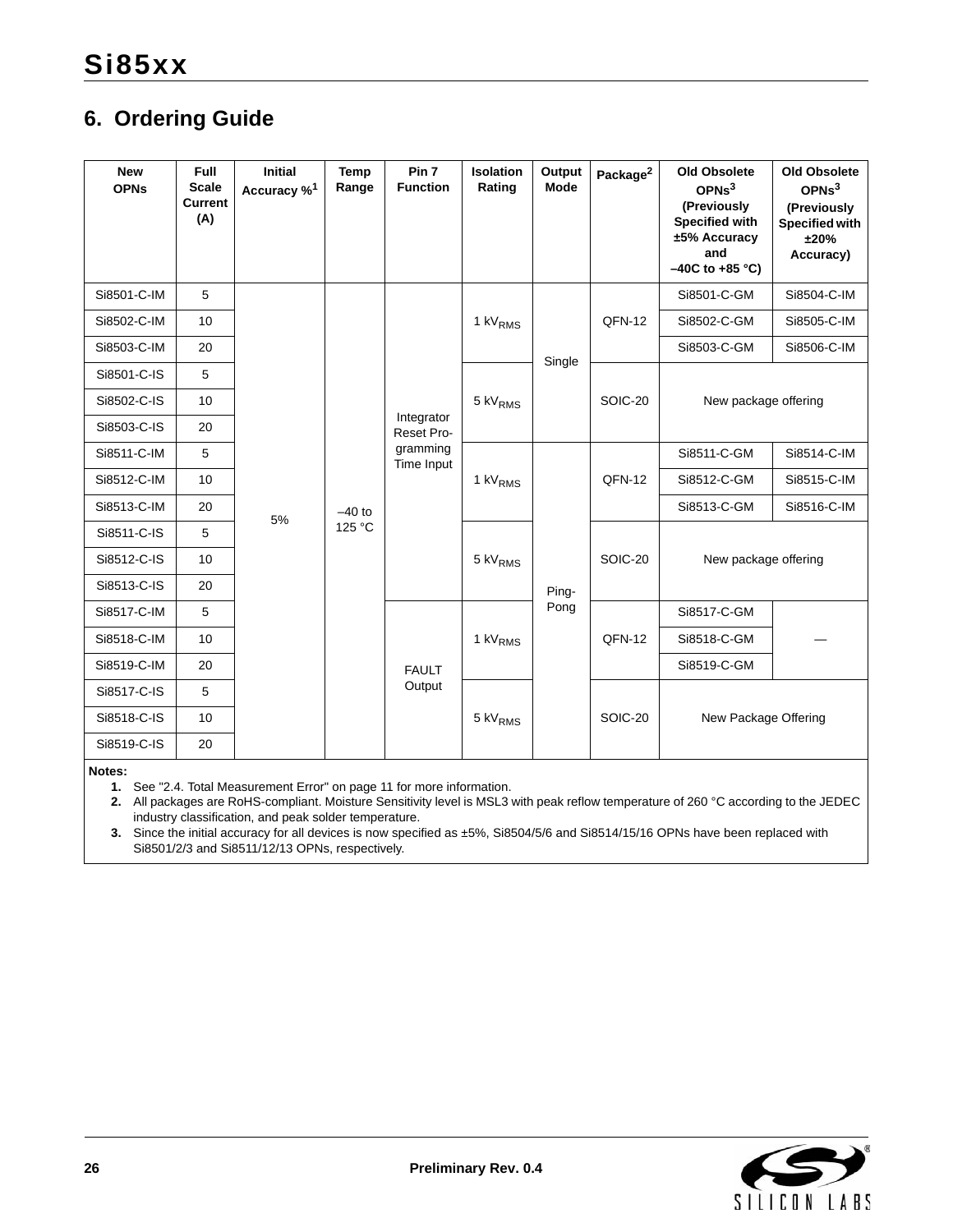# <span id="page-26-0"></span>**7. Package Outline—12-Pin QFN**

[Figure 23](#page-26-1) illustrates the package details for the Si85xx. [Table 14](#page-26-2) lists the values for the dimensions shown in the illustration.



**Figure 23. 12-Pin QFN Package Diagram**

<span id="page-26-2"></span><span id="page-26-1"></span>

| <b>Dimension</b> | Min                  | <b>Nom</b> | <b>Max</b> |  |  |
|------------------|----------------------|------------|------------|--|--|
| Α                | 0.85<br>0.90<br>0.80 |            |            |  |  |
| A <sub>1</sub>   | 0.00                 | 0.03       | 0.05       |  |  |
| b <sub>1</sub>   | 0.20                 | 0.25       | 0.30       |  |  |
| b <sub>2</sub>   | 0.95                 | 1.00       | 1.05       |  |  |
| D                |                      | 4.00 BSC.  |            |  |  |
| e                |                      | 0.50 BSC.  |            |  |  |
| Е                | 4.00 BSC.            |            |            |  |  |
| f                | 0.75 BSC.            |            |            |  |  |
| g                | 2.45 BSC.            |            |            |  |  |
| h                | 1.30 BSC.            |            |            |  |  |
| L1               | 0.35                 | 0.40       | 0.45       |  |  |
| L2               | 0.85                 | 0.90       | 0.95       |  |  |
| aaa              |                      | 0.05       |            |  |  |
| bbb              | 0.05                 |            |            |  |  |
| ccc              | 0.08                 |            |            |  |  |
| ddd              | 0.10                 |            |            |  |  |
| eee              | 0.10                 |            |            |  |  |

#### **Table 14. QFN-12 Package Diagram Dimensions**

**2.** Dimensioning and Tolerancing per ANSI Y14.5M-1994.

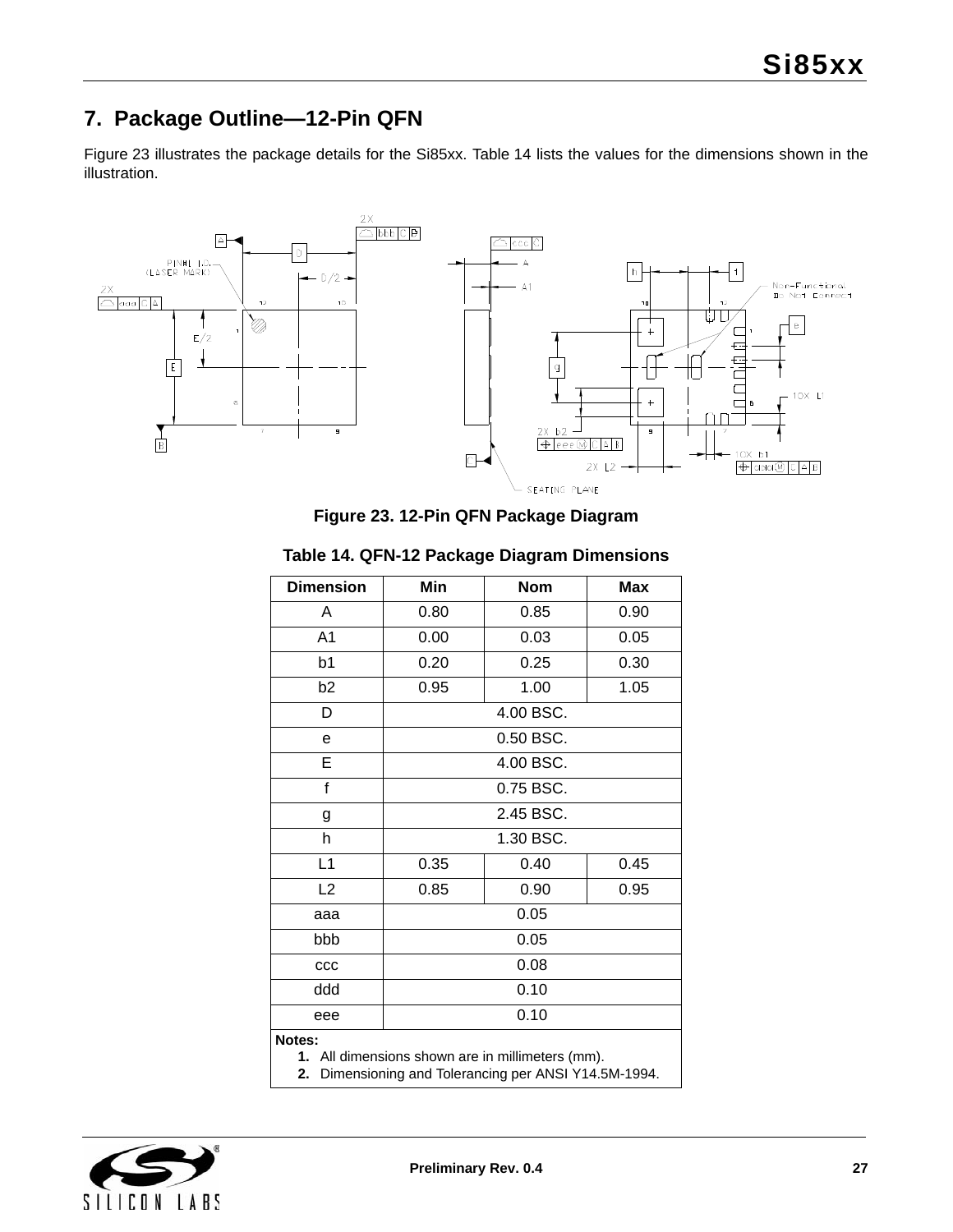# <span id="page-27-0"></span>**8. Recommended PCB Land Pattern (12-Pin QFN)**

[Figure 24](#page-27-1) illustrates the PCB land pattern details for the 12-pin QFN package. [Table 15](#page-27-2) lists the values for the dimensions shown in the illustration.



**Figure 24. 12-Pin QFN PCB Land Pattern**

<span id="page-27-2"></span><span id="page-27-1"></span>

| <b>Dimension</b> | mm   |
|------------------|------|
| C <sub>1</sub>   | 1.95 |
| C <sub>2</sub>   | 1.30 |
| D <sub>1</sub>   | 3.90 |
| D <sub>2</sub>   | 2.45 |
| E                | 0.50 |
| X1               | 0.80 |
| X <sub>2</sub>   | 1.00 |
| Y1               | 0.30 |
| Y2               | 1.10 |

|  | Table 15. 12-Pin QFN PCB Land Pattern Dimensions |
|--|--------------------------------------------------|
|--|--------------------------------------------------|

**Notes:**

- **1.** This Land Pattern Design is based on IPC-7351 design guidelines for Density Level B (Median Land Protrusion).
- **2.** All feature sizes shown are at Maximum Material Condition (MMC) and a card fabrication tolerance of 0.05 mm is assumed.

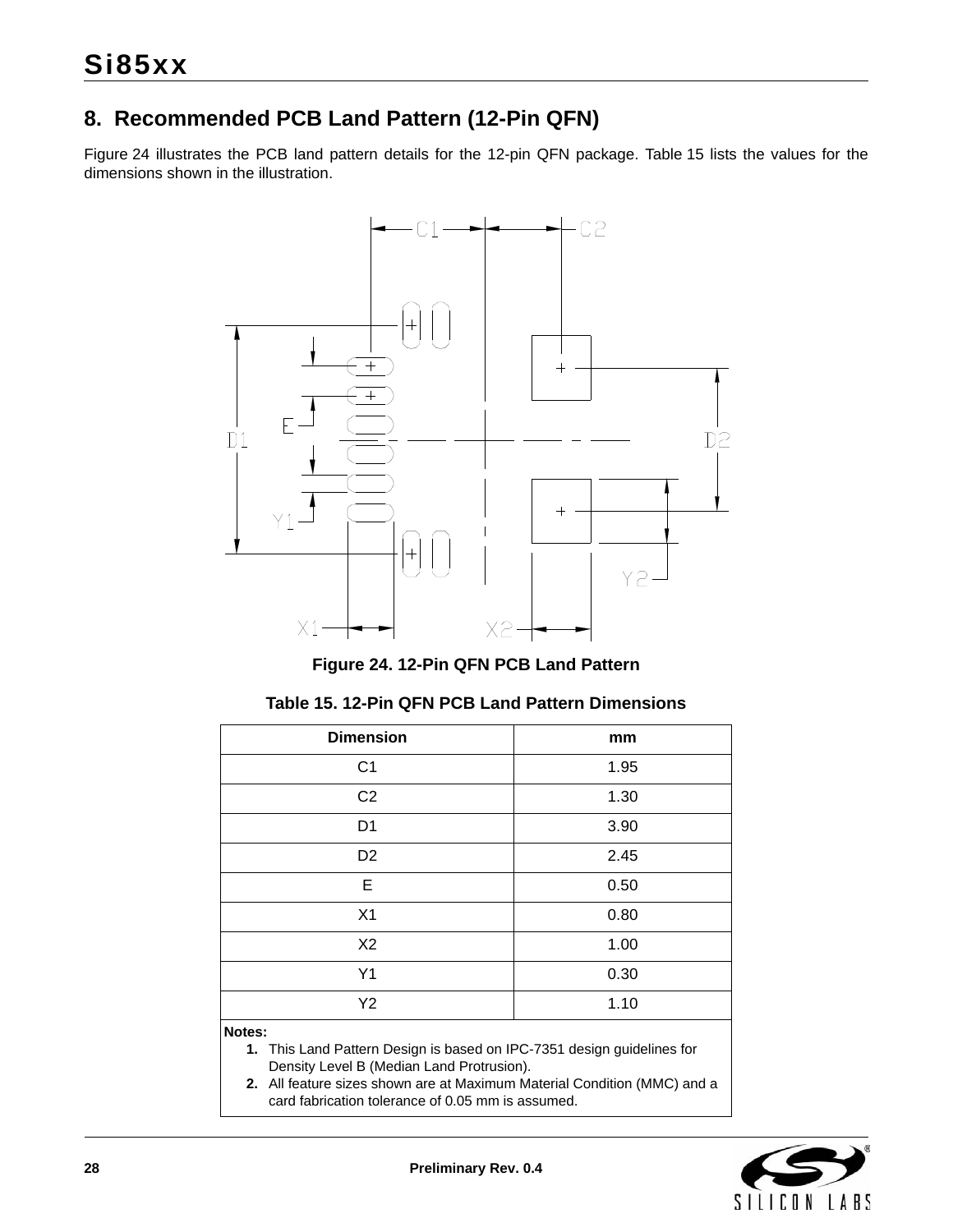# <span id="page-28-0"></span>**9. Package Outline: Wide Body SOIC**

[Figure 25](#page-28-1) illustrates the package details for the wide-body SOIC package. [Table 16](#page-29-0) lists the values for the dimensions shown in the illustration.



<span id="page-28-1"></span>**Figure 25. 20-Pin Wide Body SOIC**

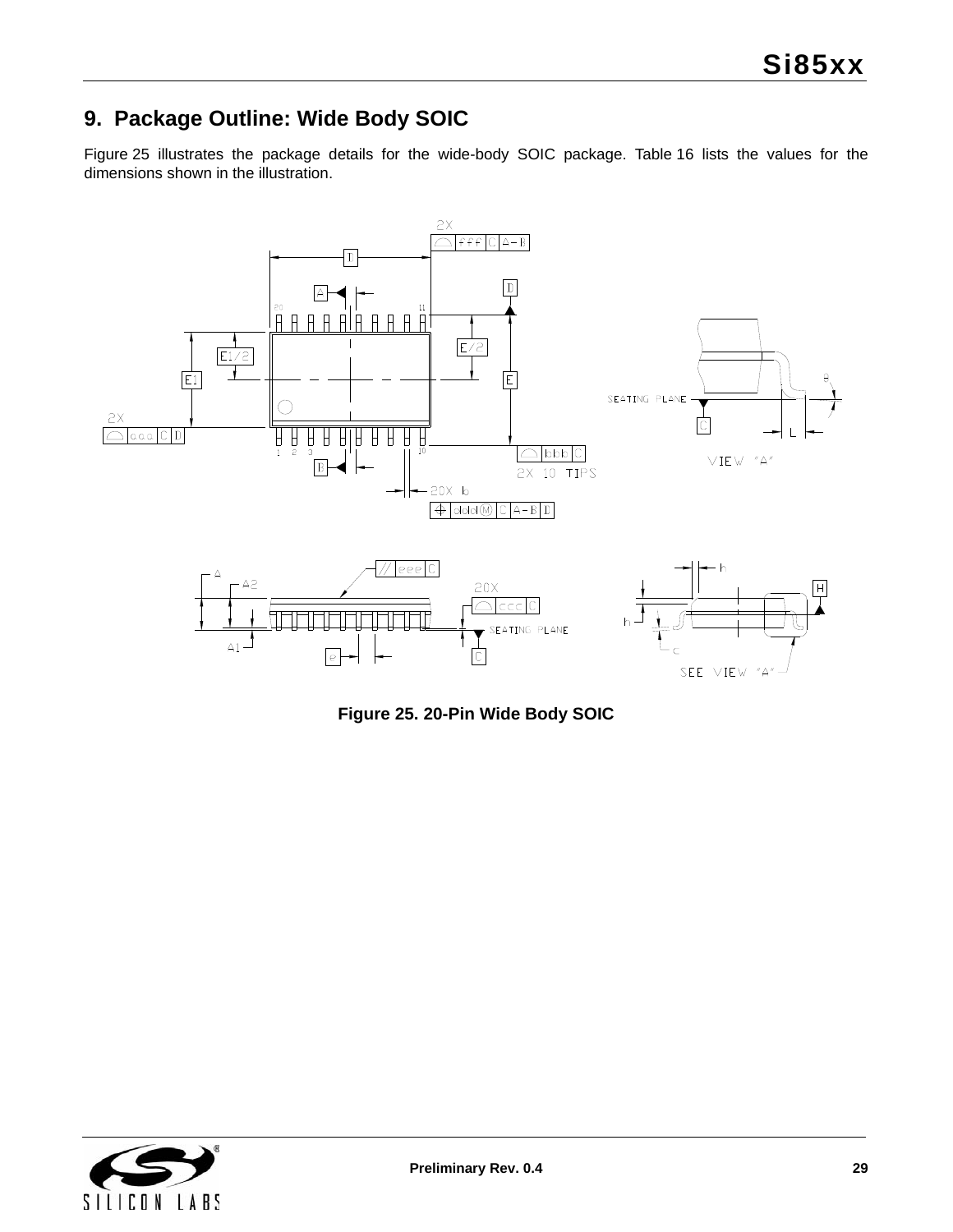<span id="page-29-0"></span>

| <b>Dimension</b> | Min         | <b>Max</b>  |
|------------------|-------------|-------------|
| A                |             | 2.65        |
| A <sub>1</sub>   | 0.10        | 0.30        |
| A2               | 2.05        |             |
| b                | 0.31        | 0.51        |
| $\mathbf{C}$     | 0.20        | 0.33        |
| D                | 12.80 BSC   |             |
| E                | 10.30 BSC   |             |
| E <sub>1</sub>   | 7.50 BSC    |             |
| e                | 1.27 BSC    |             |
| L                | 0.40        | 1.27        |
| h                | 0.25        | 0.75        |
| θ                | $0^{\circ}$ | $8^{\circ}$ |
| aaa              |             | 0.10        |
| bbb              |             | 0.33        |
| ccc              |             | 0.10        |
| ddd              |             | 0.25        |
| eee              |             | 0.10        |
| fff              |             | 0.20        |

**Table 16. 20-Pin Wide Body SOIC Package Diagram Dimensions**

**3.** This drawing conforms to JEDEC Outline MS-013, Variation AC.

**4.** Recommended reflow profile per JEDEC J-STD-020C specification for small body, lead-free components.

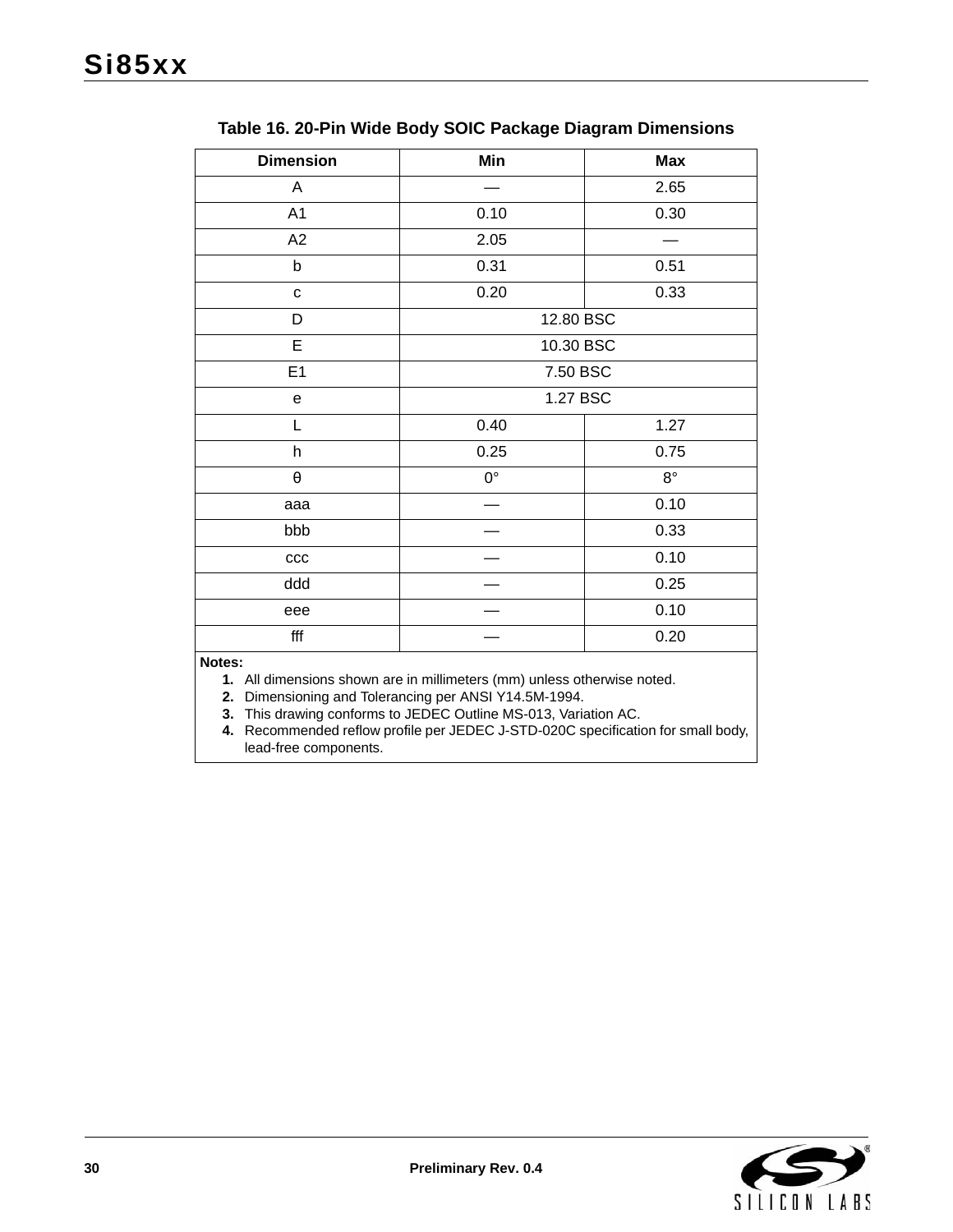# <span id="page-30-0"></span>**10. Recommended PCB Land Pattern (20-Pin SOIC)**

[Figure 26](#page-30-1) illustrates the PCB land pattern details for the 20-pin SOIC package. [Table 17](#page-30-2) lists the values for the dimensions shown in the illustration.



### **Figure 26. 20-Pin SOIC PCB Land Pattern**

### **Table 17. 20-Pin SOIC PCB Land Pattern Dimensions**

<span id="page-30-2"></span><span id="page-30-1"></span>

| <b>Dimension</b>                                                                                                              | mm   |  |  |  |
|-------------------------------------------------------------------------------------------------------------------------------|------|--|--|--|
|                                                                                                                               | 9.40 |  |  |  |
| E.                                                                                                                            | 1.27 |  |  |  |
| X <sub>1</sub>                                                                                                                | 0.60 |  |  |  |
| Υ1                                                                                                                            | 1.90 |  |  |  |
| Notes:                                                                                                                        |      |  |  |  |
| 1. This Land Pattern Design is based on IPC-7351 design guidelines for<br>Density Level B (Median Land Protrusion).           |      |  |  |  |
| 2. All feature sizes shown are at Maximum Material Condition (MMC) and a<br>card fabrication tolerance of 0.05 mm is assumed. |      |  |  |  |

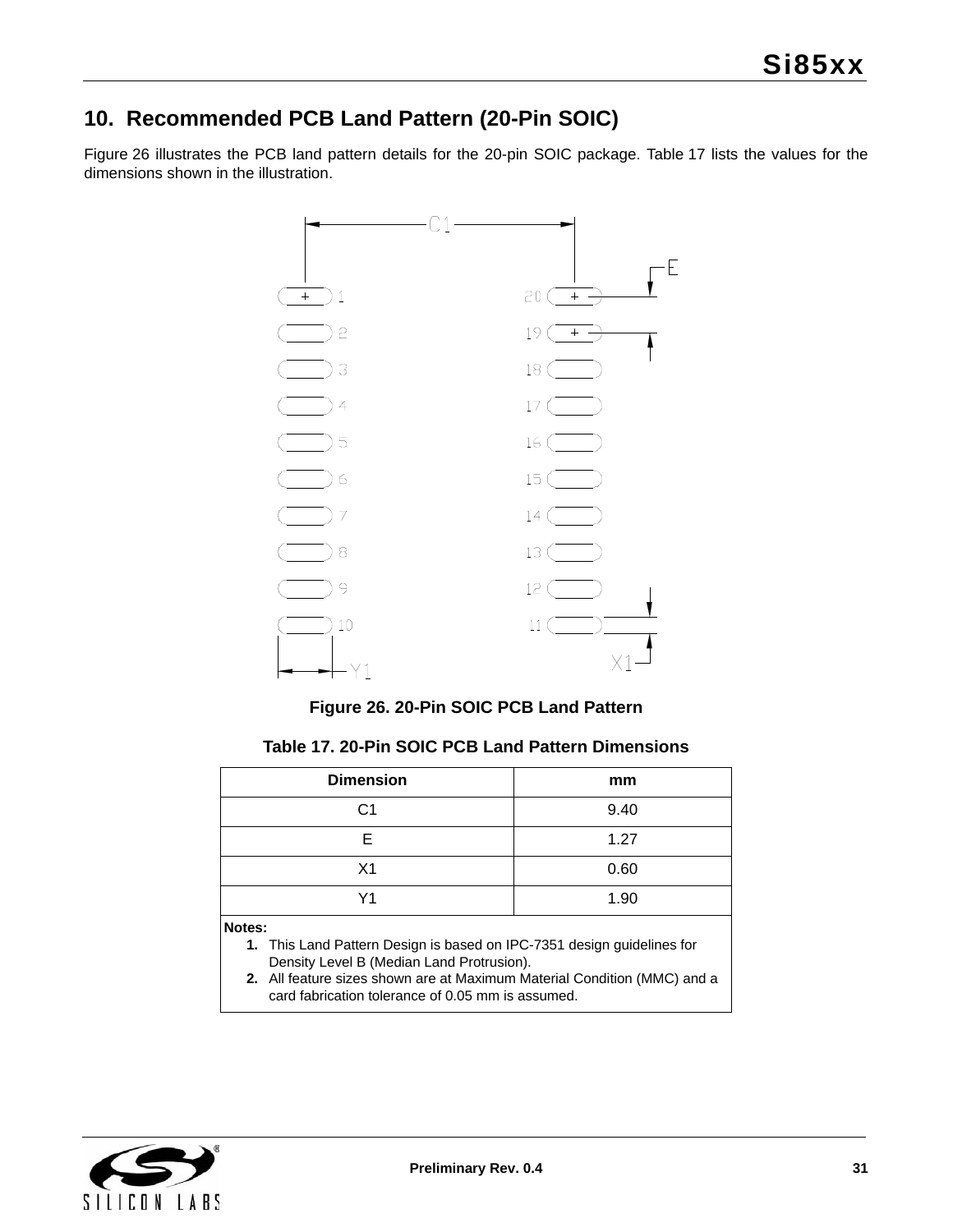# <span id="page-31-0"></span>**11. Top Marking (QFN)**



**Figure 27. QFN Top Marking**

### **Table 18. Top Marking Explanation**

| Line 1 Marking: | Device Part Number                   | Si85XX:<br>Where XX = 01, 02, 03, 11, 12, 13, 17, 18, 19             |
|-----------------|--------------------------------------|----------------------------------------------------------------------|
| Line 2 Marking: | $RTTTTT = Mfg Code$                  | Manufacturing code from assembly house<br>"R" indicates revision     |
| Line 3 Marking: | Circle Bottom-Left Justified         | Pin 1 Identifier                                                     |
|                 | $YY = Year$<br><b>WW</b> = Work Week | Corresponds to the year and work week of the assembly<br>build date. |

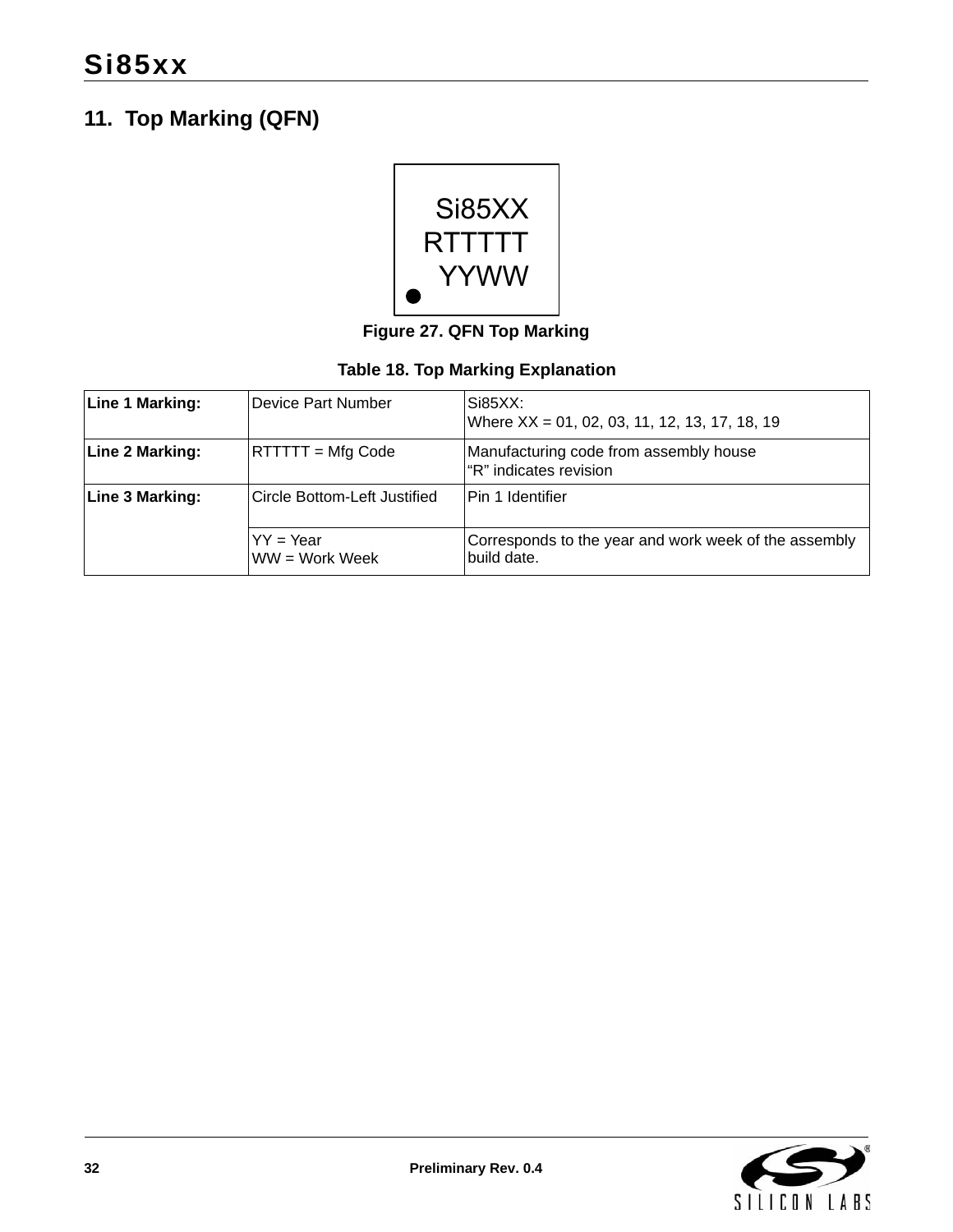# <span id="page-32-0"></span>**12. Top Marking (SOIC)**



**Figure 28. SOIC Top Marking**

|  | <b>Table 19. Top Marking Explanation</b> |  |
|--|------------------------------------------|--|
|  |                                          |  |

| <b>Line 1 Marking:</b> | Device Part Number                                | Si85XX-IS<br>Where XX = 01, 02, 03, 11, 12, 13, 17, 18, 19                                 |
|------------------------|---------------------------------------------------|--------------------------------------------------------------------------------------------|
| <b>Line 2 Marking:</b> | $YY = Year$<br>$WW = Work Week$                   | Assigned by the Assembly House. Corresponds to the<br>year and work week of the mold date. |
|                        | $RTTTTT = Mfg Code$                               | Manufacturing code from assembly house<br>"R" indicates revision                           |
| Line 3 Marking:        | Circle = $1.5$ mm Diameter<br>(Center Justified)  | "e3" Pb-Free Symbol                                                                        |
|                        | Country of Origin<br><b>ISO Code Abbreviation</b> | $TW = T$ aiwan                                                                             |

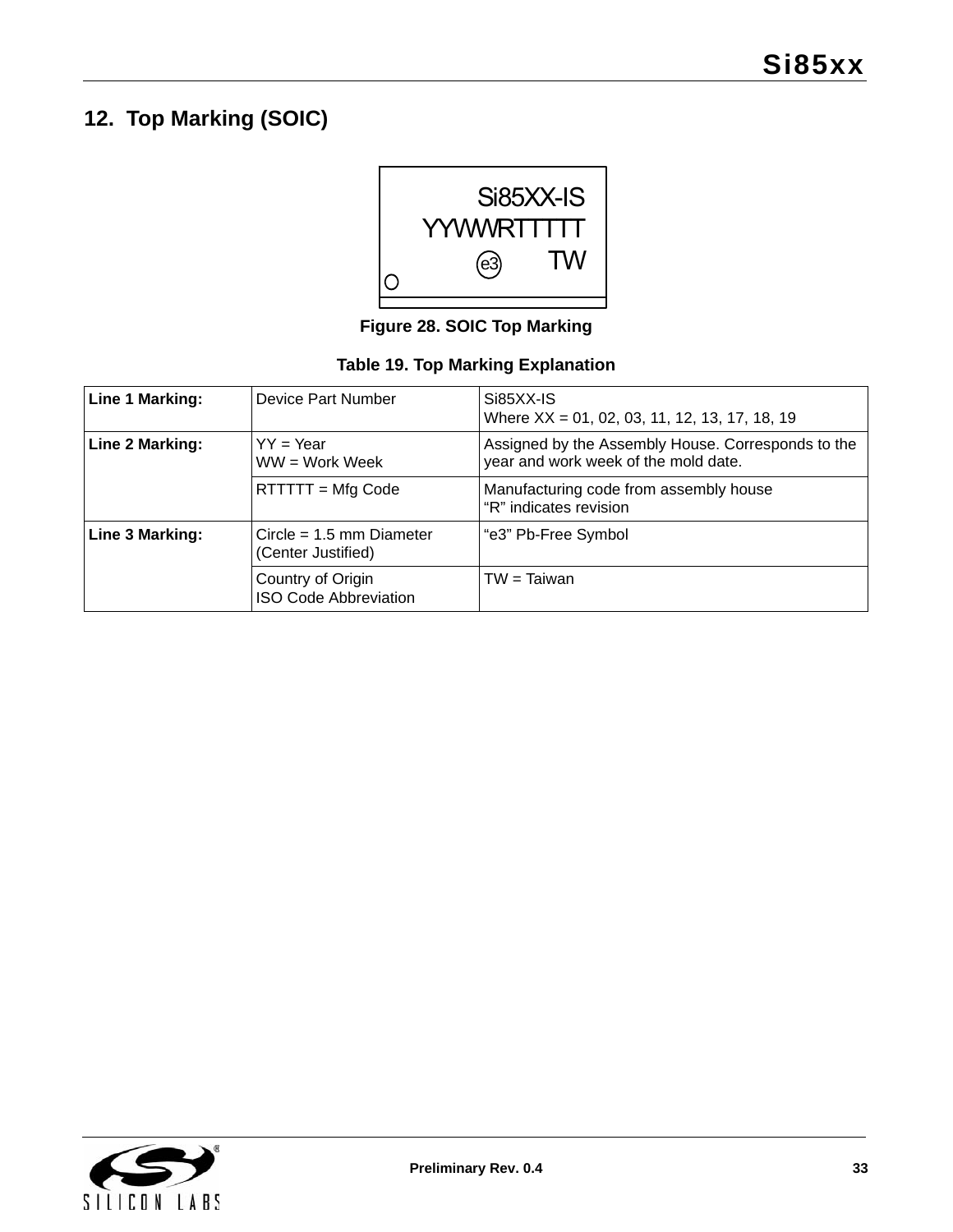# <span id="page-33-0"></span>**DOCUMENT CHANGE LIST**

# **Revision 0.1 to Revision 0.2**

- **Updated Table 1, "Electrical Specifications," on** [page 4.](#page-3-5)
- Added 20-pin wide-body SOIC package option.
- Updated ["6. Ordering Guide" on page 26](#page-25-0).
	- All devices are now specified to ±5% initial accuracy.
	- All devices are now specified for operation over –40 to +125 °C temperature range. All ordering part numbers have been updated to reflect this (i.e. previous "-GM" and "-GS" part number suffixes have been replaced with "-IM" and "-IS" suffixes).
- Added sections "8. Recommended PCB Land [Pattern \(12-Pin QFN\)"](#page-27-0) and ["10. Recommended PCB](#page-30-0)  [Land Pattern \(20-Pin SOIC\)"](#page-30-0).

# **Revision 0.2 to Revision 0.21**

- Added reference to IEC61010, IEC60601 on page 1.
- Updated ["6. Ordering Guide" on page 26](#page-25-0).
- Added Top Marking sections.

### **Revision 0.21 to Revision 0.3**

- Updated [Table 2 on page 5](#page-4-2).
	- Production test voltage is  $\geq 6.0 \text{ kV}_{RMS}$ .
- Added "2.5. Effect of Switching Frequency on Accuracy" on page 11.
- Added Figure 6, "Full-Scale Output Accuracy vs. Frequency," on page 11.
- Updated ["3.2. Layout Requirements" on page 13.](#page-12-2) Added layout recommendations for QFN.
- Added Figure 10, "QFN Layout Requirements," on [page 13](#page-12-3).

### **Revision 0.3 to Revision 0.4**

- Updated [Table 8 on page 8](#page-7-3).
	- Added junction temperature spec.
- Removed Figure 6, "Full-Scale Output Accuracy vs. Frequency," on page 11.
- Updated Figures [9](#page-12-4) and [10](#page-12-3) on page [13.](#page-12-3)
- Updated [Table 11 on page 16.](#page-15-0)
	- Updated notes.
- Updated Top Marks.
	- Added revision description.

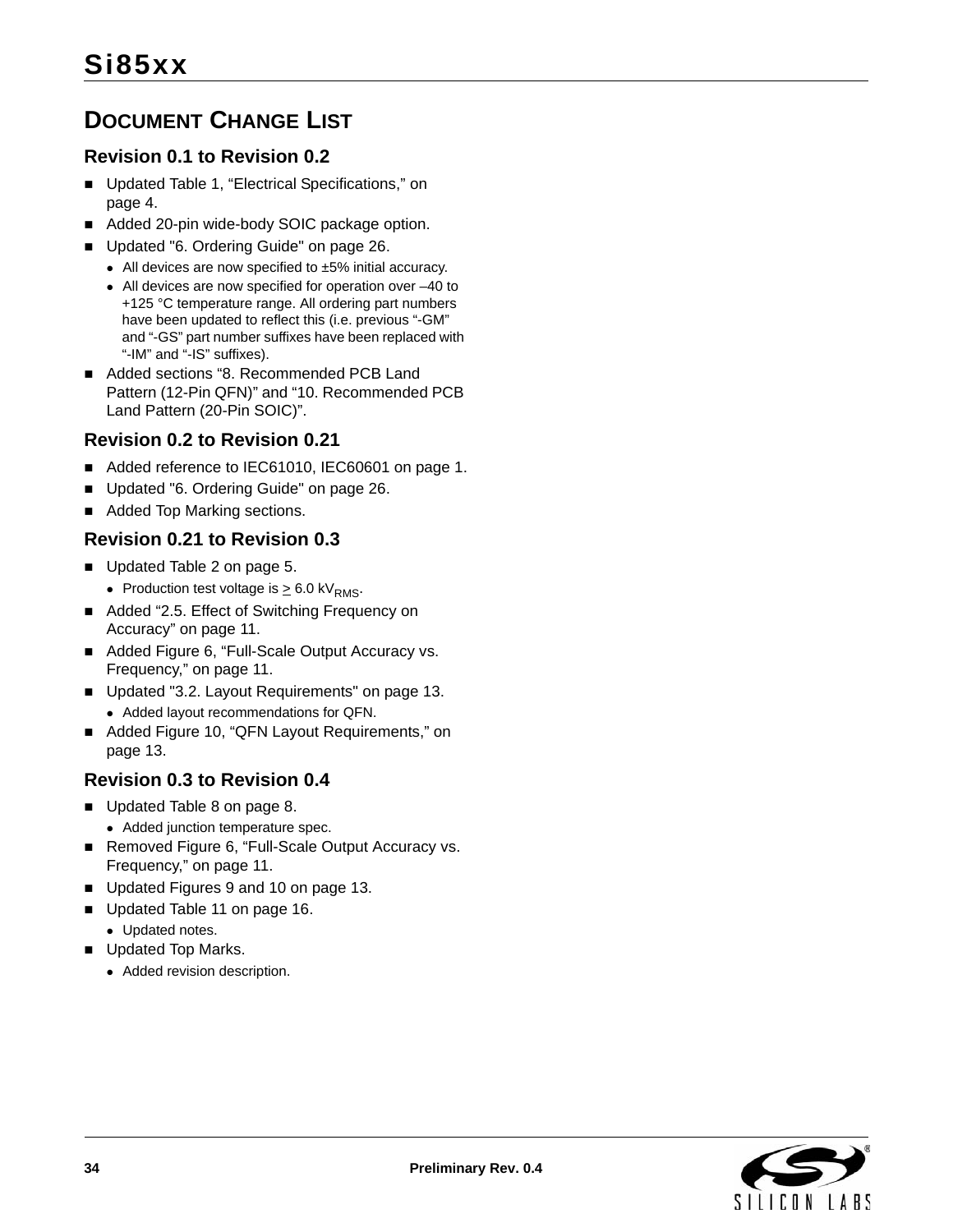# **NOTES:**